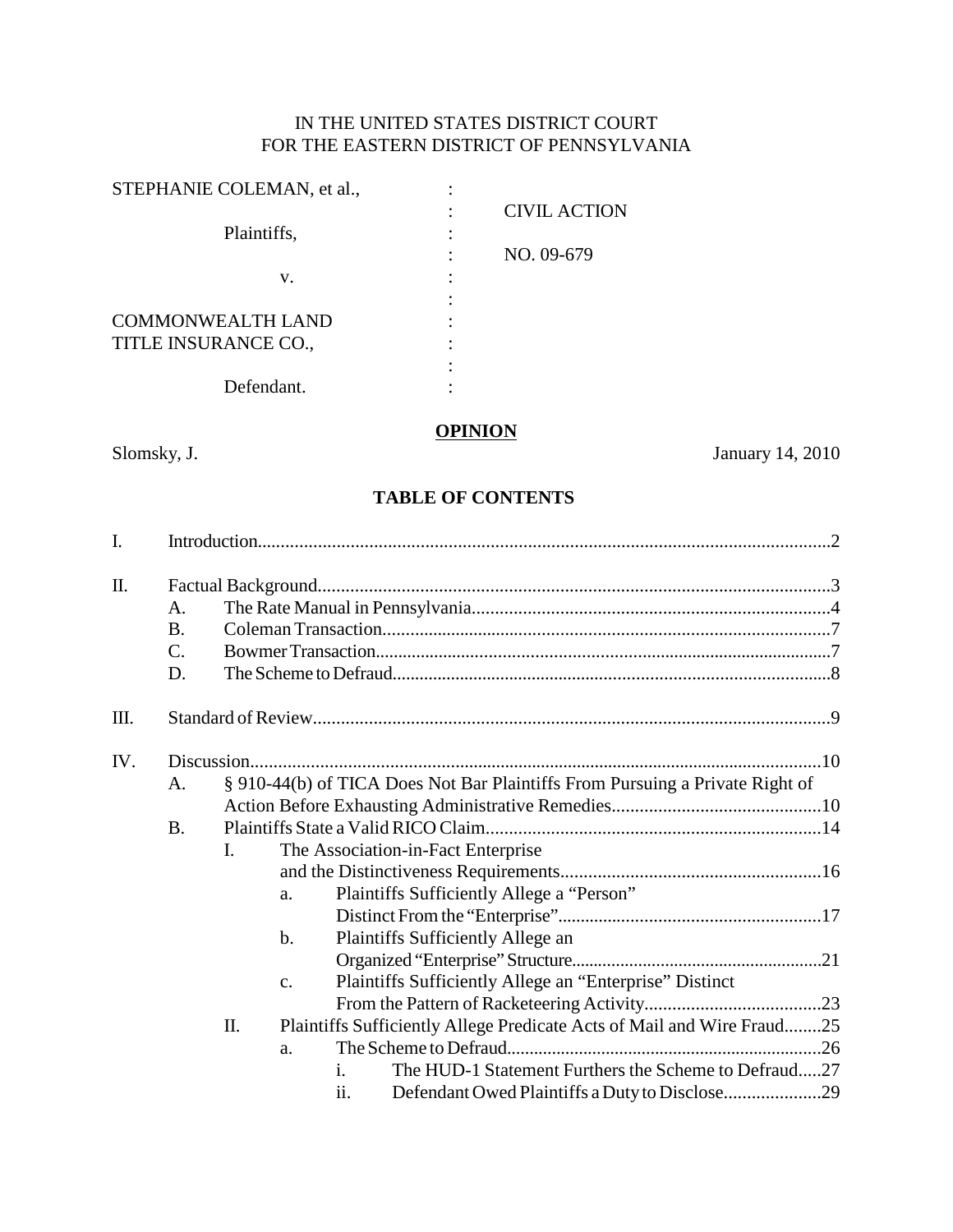|                |      | $h_{-}$                                                            |  |
|----------------|------|--------------------------------------------------------------------|--|
|                |      | C <sub>1</sub>                                                     |  |
|                | III. | Plaintiffs' Claim is Not Pre-empted by the McCarran-Ferguson Act32 |  |
| $\mathbf{C}$ . |      |                                                                    |  |
| D.             |      |                                                                    |  |
|                |      |                                                                    |  |
|                | П.   |                                                                    |  |
|                | Ш.   |                                                                    |  |
|                |      |                                                                    |  |
|                |      |                                                                    |  |
|                |      |                                                                    |  |

### **I. INTRODUCTION**

Before the Court is a case arising from an alleged fraudulent scheme in which Defendant Commonwealth Land Title Insurance Company ("Commonwealth Land"), through various title agents, misrepresented the amount of money due and owing for title insurance.<sup>1</sup> The crux of Plaintiffs' allegations is that Defendant overcharged thousands of Pennsylvania homeowners who purchased title insurance by charging a default "basic" rate of insurance rather than a special discounted "reissue" or "refinance" rate, which applied to the kind of title insurance required of a homeowner as part of a mortgage transaction. Through this alleged scheme, Defendant received considerable revenue to which it was not entitled.

<sup>&</sup>lt;sup>1</sup>Also before this Court are two related cases, Schwartz v. Lawyers Title Insurance Company, Civil Action No. 09-841, and Levine v. First American Title Insurance Company, Civil Action No. 09-842, in which similar claims are made. Plaintiffs in all three cases are represented by the same counsel. The Court notes that defense counsel in Levine collaborated with defense counsel in the present case. The Court has issued three similar opinions in these cases, changing only the factual averments and the names of the parties in appropriate places.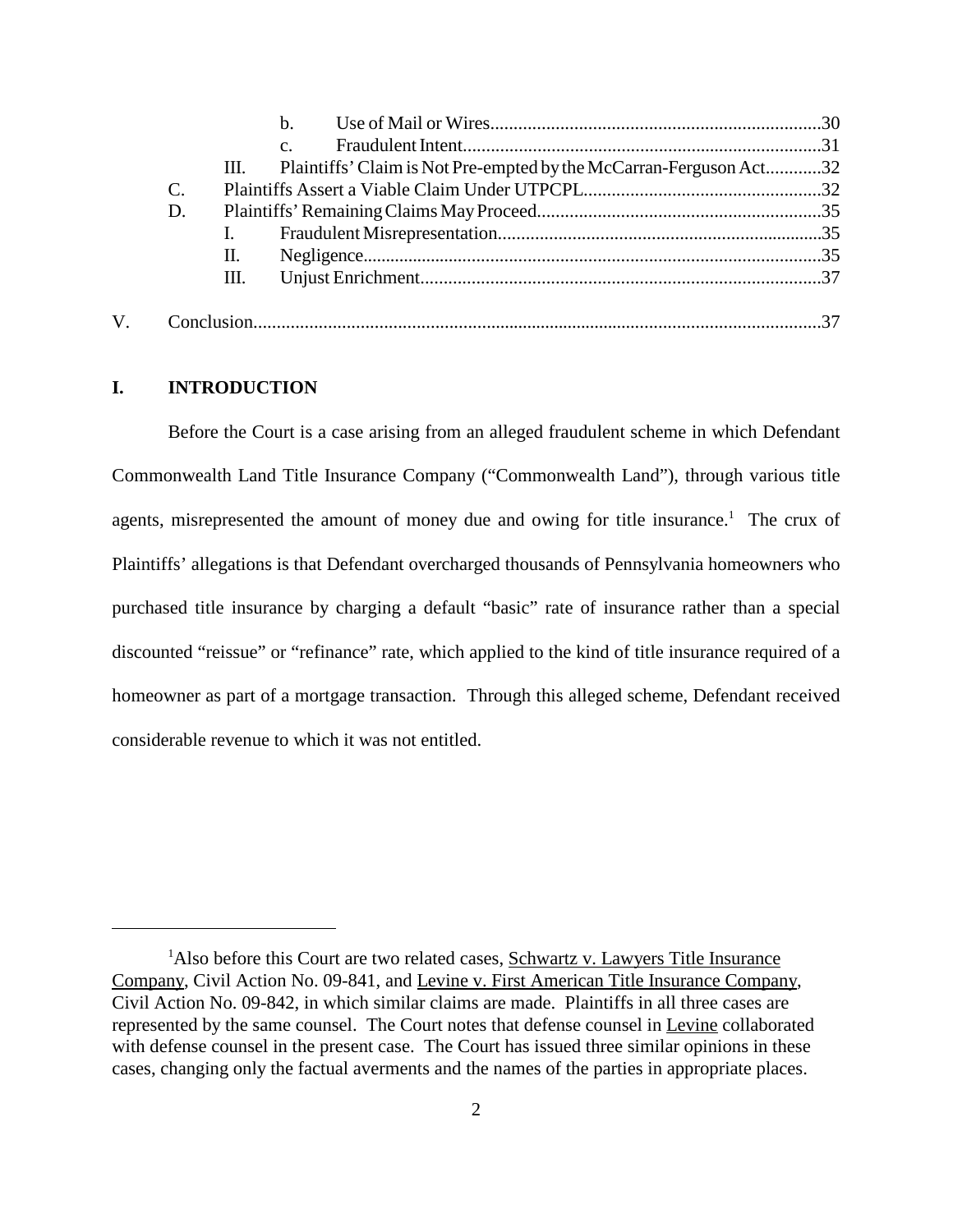Plaintiffs, individually and on behalf of others similarly situated, commenced this action on February 18, 2009. An Amended Complaint (Doc. No. 22) was filed on June 15, 2009.<sup>2</sup> Plaintiffs allege in the Amended Complaint that Defendant, through its title agents, engaged in the scheme described above as part of an ongoing racketeering enterprise in violation of the Racketeer Influenced and Corrupt Organizations Act ("RICO"). Additionally, Plaintiffs claim Defendant employed unfair or deceptive acts prohibited by the Pennsylvania Unfair Trade Practices Act and Consumer Protection Law ("UTPCPL"). Plaintiffs also assert claims of fraudulent misrepresentation, negligence, and unjust enrichment, which stem from the RICO and UTPCPL counts.

Currentlybefore theCourt isDefendantCommonwealthLand's Motion to Dismiss Amended Complaint pursuant to Federal Rule of Civil Procedure 12(b)(6), filed July 20, 2009 (Doc. No. 25). Plaintiffs filed their Opposition in Response to Motion to Dismiss on August 24, 2009 (Doc. No. 26). On September 3, 2009, Commonwealth Land filed a Reply in Support of the Motion to Dismiss (Doc. No. 28). On October 7, 2009, the Court held a hearing on Defendant's Motion. For reasons that follow, the Court will deny the Motion to Dismiss in its entirety.

### **II. FACTUAL BACKGROUND**

This case is one of many cases brought against title insurance companies in which allegations are made of a pervasive pattern of overcharging for title insurance inconsistent with statutory rates. The parties cite and discuss several certified class actions filed within the last few years in which

<sup>&</sup>lt;sup>2</sup>Plaintiffs include Stephanie Coleman ("Plaintiff Coleman") and Janelle Bowmer ("Plaintiff Bowmer") (collectively "Plaintiffs"). Plaintiffs bring this suit as a class action pursuant to Federal Rule of Civil Procedure 23. (Pl. Am. Compl., ¶8.) No class has been certified as of the filing of this Opinion.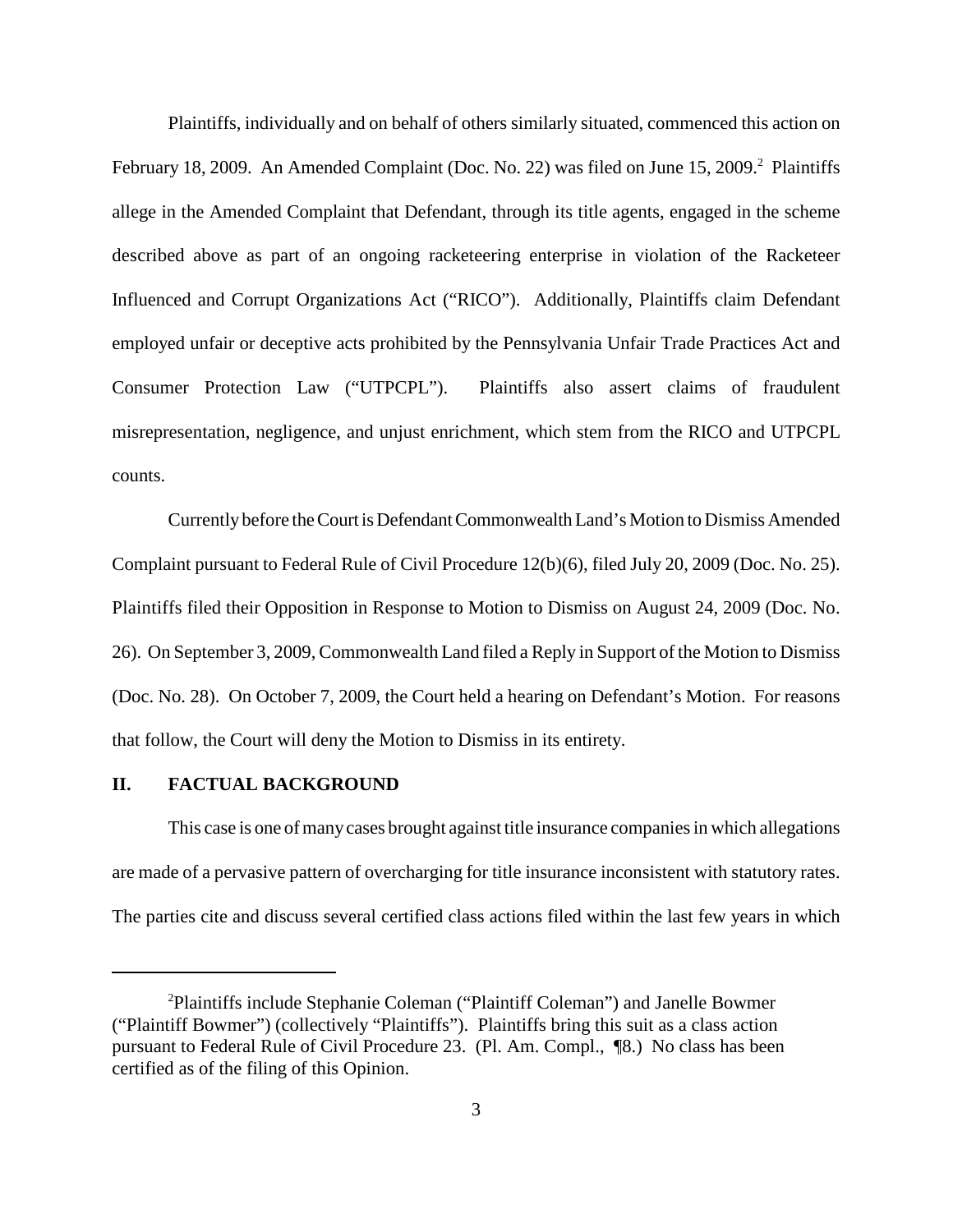homeowners allegedly were overcharged for title insurance in Pennsylvania. The three related cases presently before this Court involve three separate title insurance companies. Individual plaintiffsin each case are different. However, each suit alleges the same basic grievance: unbeknownst to insurance purchasers, title insurance companies systematically misrepresented the amount of money due and owing for title insurance by failing to disclose that purchasers who paid an overcharged amount at settlement were entitled to a discounted rate based on the history of the property being insured.

### A. The Rate Manual in Pennsylvania

In Pennsylvania, title insurance rates are regulated by the Title Insurance Companies Act, 40 P.S. § 910 (1999) ("TICA"). TICA requires that title insurance rates be approved by and filed with the Insurance Commissioner of the Commonwealth of Pennsylvania. 40 P.S. § 910-37(a). As a title insurance company selling title insurance in Pennsylvania, Defendant is obligated not to "charge any fee for any policy or contract of title insurance except in accordance with filings or rates which are in effect for said title insurance company." 40 P.S. § 910-37(h). Defendant has received approval for its rates as a member of Title Insurance Rating Bureau of Pennsylvania ("TIRBOP"), an agency licensed by the Pennsylvania Insurance Department. (Pl. Am.Compl., ¶26.) TIRBOP publishestitle insurance rates in a Manual ("Manual"). The Manual sets forth a schedule of rates for members of TIRBOP and is filed with and approved by the Pennsylvania Insurance Department in accordance with the Insurance Company Law of 1921, 40 P.S. § 910-41. As a member of TIRBOP, Defendant is required to abide by the rates set forth in the TIRBOP Manual. (Id.) The TIRBOP introduction states: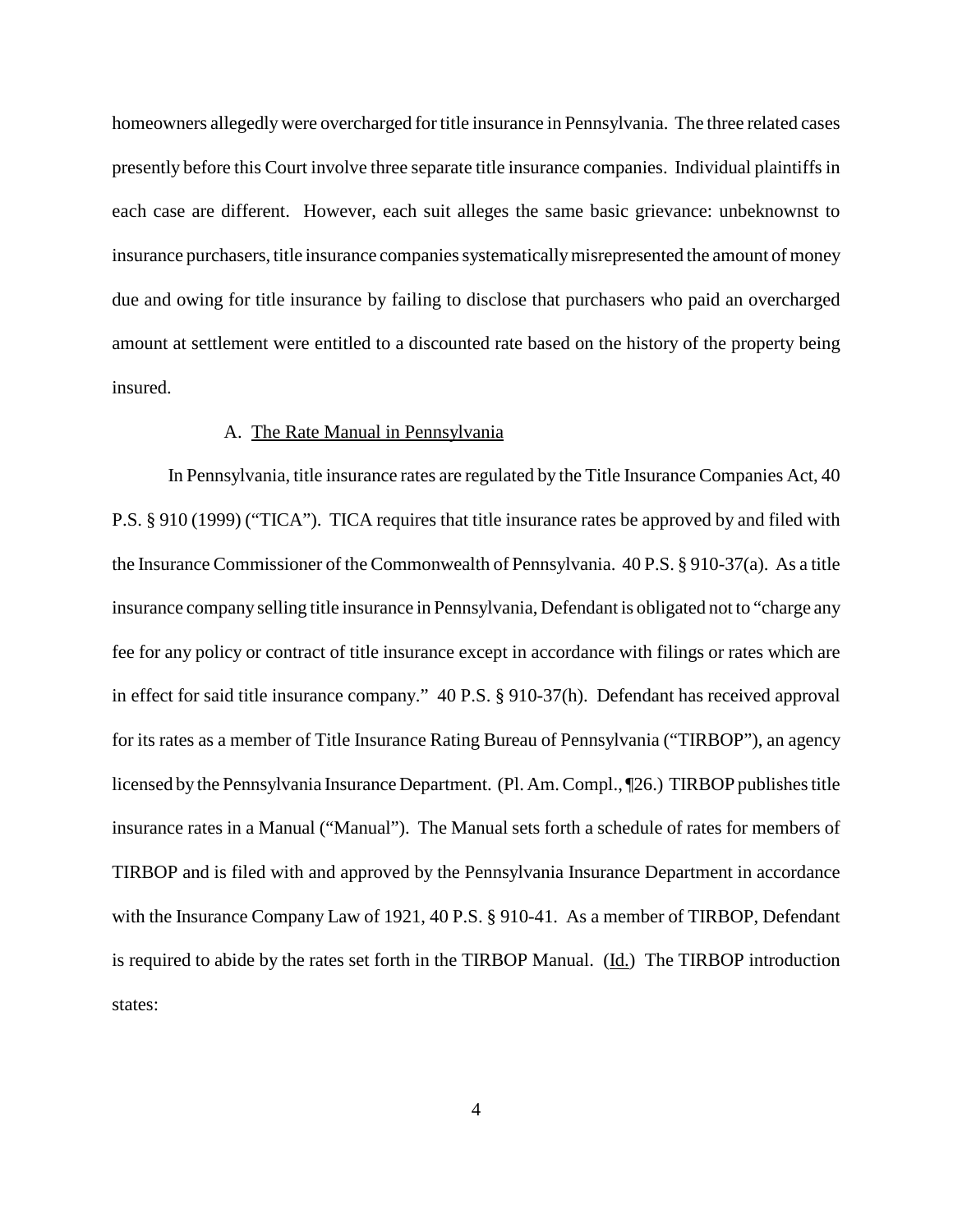The provisions of this Manual are binding upon all members and subscribers of TIRBOP and their agents and must be used on and after the effective date hereof unless a specific deviation from this Manual has been filed by an individual member or subscriber company with, and approved by, the Pennsylvania Insurance Department.

Section 2.1 of the Manual, as amended through August 1, 2005, requires that "[a]ll Charges for title insurance coverage provided by the approved policies and endorsements must be made as set forth in this Manual."

Title insurance companies and title agents calculate a prospective purchaser'srate depending on the amount of the loan and the last date on which title insurance was purchased for the property. (Id. at ¶27.) There are three possible rates - Basic Rate, Reissue Rate, and Refinance Rate. The default Basic Rate is the highest allowable rate for title insurance and is described in Section 5.50 of the Manual. (Id. at ¶28.) Certain purchasers, however, qualify for a special discounted rate if title insurance had been purchased for the property within the previous ten  $(10)$  years.  $(\underline{Id})$  Depending on when the purchaser previously bought title insurance, the purchaser is eligible for the Reissue Rate (90% of the Basic Rate) or the Refinance Rate (80% or 70% of the Reissue Rate). (Id. at \[\mudde \] 29-31.)

Prior to August 1, 2005, under the TIRBOP Manual, purchasers of title insurance had the burden to provide evidence of an earlier title insurance policy in order to trigger the special discounted rate. (Id. at [32.) The Manual was amended in 2005 and placed the burden on the title insurer or its agent to conduct a title search on the property, which included an investigation of the existence of prior title insurance, and to issue the insurance rate based on the findings. Plaintiffs argue that as of August 1, 2005, the purchaser no longer had the burden to provide affirmative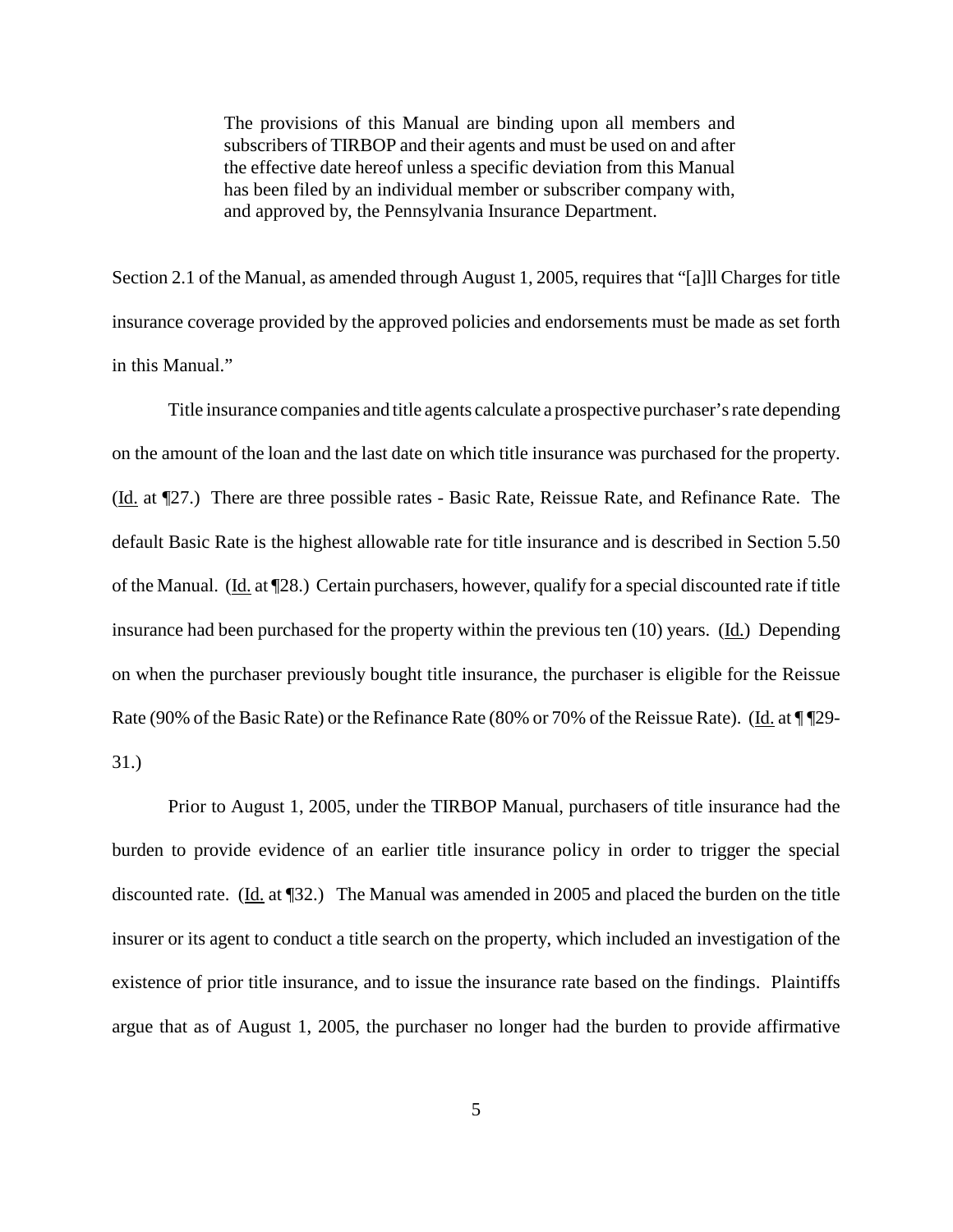evidence of a previous policy. (Id. at 136.) The Manual, as amended on August 1, 2005, contained revisions to Sections 5.3 (REISSUE RATE) and 5.6 (REFINANCE AND SUBSTITUTION LOANS), and added a new section, 2.8. Sections 2.8, 2.9, 5.3, and 5.6 now provide as follows:

- 2.8 Sections 5.3, 5.4 and 5.6 of this Manual provide that reduced rates are applicable when evidence of previous insurance is provided within a specific period of time. As evidence of previous insurance, an Insurer shall rely upon: (a) the recording (within the period of time specified within the applicable Section of the Manual) of either: (1) a deed to a bona fide purchaser for value, or (2) an unsatisfied mortgage to an institutional lender
- 2.9 A written notice must be provided to every purchaser of a title insurance policy at or prior to closing, which shall be signed by or on behalf of the purchaser of the title insurance policy, and shall include language substantially in the following form:

# IF THIS CONVEYANCE OR REFINANCE OCCURS WITHIN TEN YEARS OF A PREVIOUS INSURANCE OF THE SAME PROPERTY, YOU MAY BE ENTITLED TO A REDUCED RATE.

### 5.3 REISSUE RATE

A purchaser of a title insurance policy shall be entitled to the reissue rate if the real property to be insured is identical to, or is part of, real property insured 10 years immediately prior to the date the insured transaction closes. Evidence of previous insurance in accordance with the provisions of Section 2.8 of this Manual must be considered in order to apply the reissue rate. Insurer shall comply with the written notice provisions of Section 2.9.

. . .

. . .

. . .

### 5.6 REFINANCE AND SUBSTITUTION LOANS

When a refinance or substitution loan is made within 3 years from the date of closing of a previously insured mortgage or fee interest and the premises to be insured are identical to, or part of, the real property previously insured, and there has been no change in the fee simple ownership, the Charge shall be 80% of the reissue rate. Evidence of previous insurance in accordance with the provisions of Section 2.8 of this Manual must be considered in order to apply this Charge. Insurer shall comply with the written notice provisions of Section 2.9.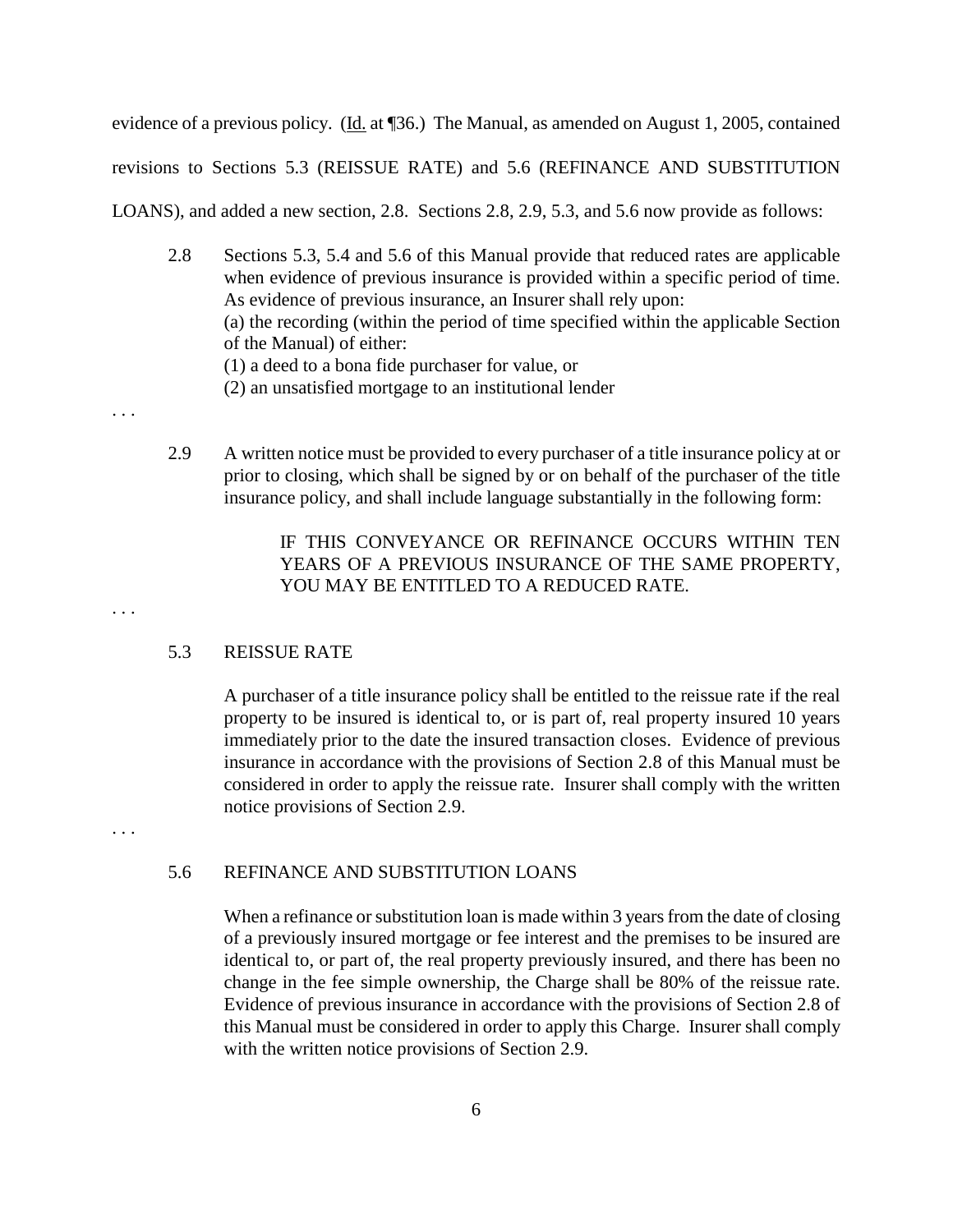The actual rate charged appears on the HUD-1 Settlement Statement that owners and/or buyers of property sign at either a settlement when title to real estate is transferred to a buyer or at a mortgage refinance closing. (Id. at ¶24.)

### B. Coleman Transaction

In July 2005, Plaintiff Coleman refinanced the mortgage on her home and purchased title insurance. (Id. at ¶40; Ex. A.) In December 2006, Plaintiff Coleman refinanced her mortgage a second time and purchased title insurance from Commonwealth Land at closing. (Id. at ¶3.) Involved in this closing were NovaStar Mortgage, Inc. ("NovaStar"), which made the loan to Plaintiff, and Brokers Settlement Services ("Brokers"). (Id. at ¶53(a).) Brokers maintained dual roles throughout the closing transaction as title agent and settlement agent. (Id.) Plaintiff Coleman paid \$1,260.88 for the new insurance. (Id.; Ex. B). Plaintiff alleges that she should have been charged the discounted Refinance Rate, or \$848.70, rather than the undiscounted amount. (Id. at  $\P(41)$ 

### C. Bowmer Transaction

In January 2006, Plaintiff Bowmer also refinanced the mortgage on her home through NovaStar. (Id. at ¶44; Ex. C.) Madison Title Agency, LLC ("Madison") participated in the closing on the loan as both title agent and settlement agent, and Bowmer purchased title insurance from Commonwealth Land. (Id. at ¶53(b).) The HUD-1 settlement statement listed the title insurance premium paid as \$918.75. (Id.; Ex. D.) Bowmer alleges she was overcharged because she was entitled to the discount rate based on a prior refinancing and purchase of title insurance. Bowmer claims that the correct rate should have been \$660.06 ( $\underline{Id}$ , at  $\P(45)$  or \$658.46 ( $\underline{Id}$ , at  $\P(53(b))$ .)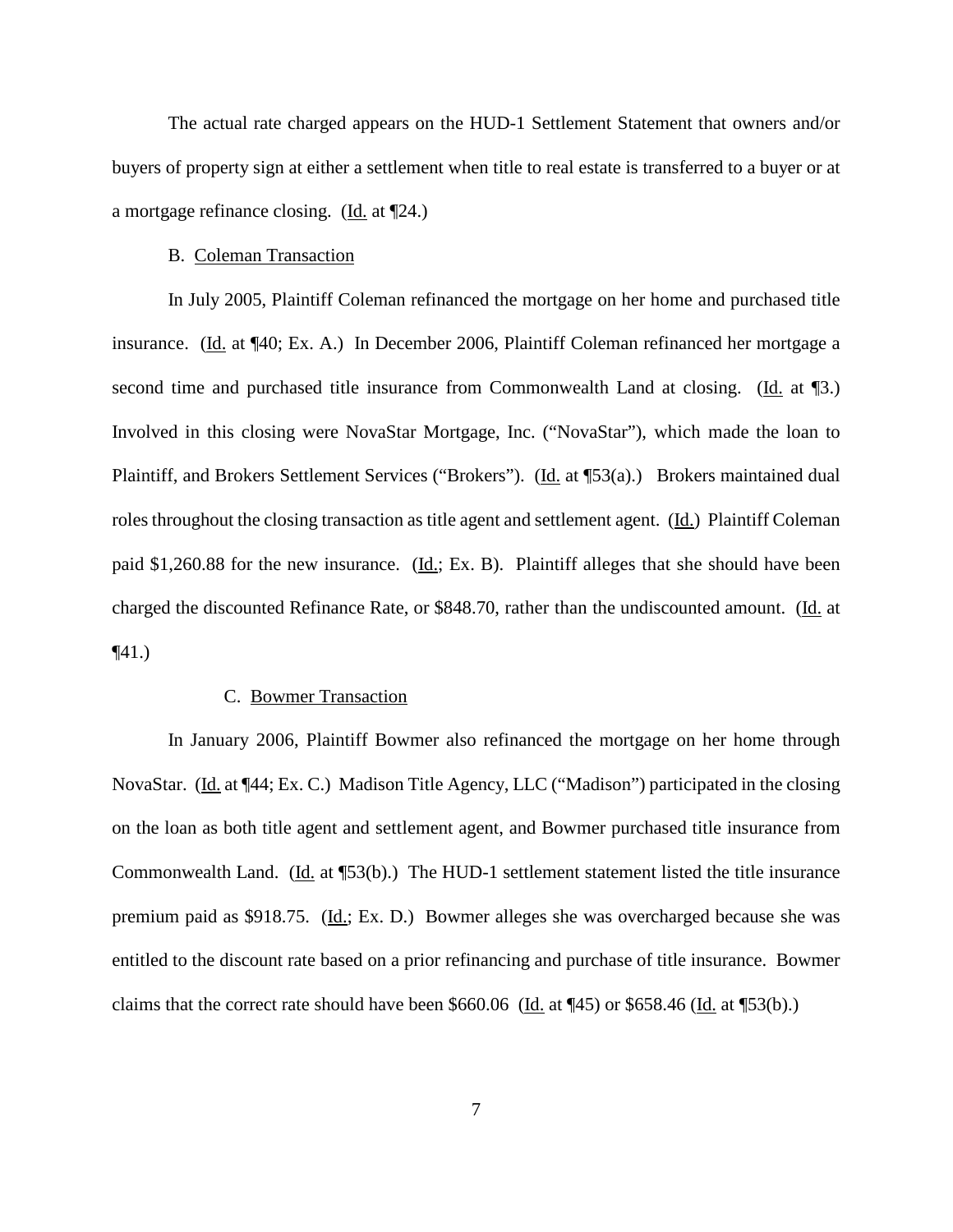#### D. The Scheme to Defraud.

The Amended Complaint describes a scheme to defraud that begins when title insurance is applied for and ends when funds are disbursed to the title insurance company at settlement. The Amended Complaint alleges that the relationship between Commonwealth Land and each title agent is governed by an agency agreement. ( $\underline{Id}$ , at  $\P$ 60.) The agreement states the conditions under which the title agent is authorized to issue title insurance on behalf of Commonwealth Land. (Id.) Title agents are authorized to act as settlement agents at a closing, to conduct closings of refinance transactions on behalf of Defendant, to prepare relevant documents on behalf of Defendant, and to collect the premium for the benefit of Defendant. (Id. at ¶104.) As noted, this case charges that Defendant and its agents engaged in a fraudulent scheme by deliberately misrepresenting the correct amount of money due and owing for title insurance, misappropriating the overcharges, and failing to disclose to purchasers of title insurance that they were entitled to discounts if the property was refinanced and title insurance was purchased within ten years. (Id. at ¶1.)

Based upon the facts underlying the scheme, Plaintiffs assert five claims against Commonwealth Land. Count One of the Amended Complaint alleges a RICO violation with mail and wire fraud asthe predicate offenses. Count Two alleges deceptive and fraudulent conduct under the UTPCPL. Plaintiffs assert a common law fraudulent misrepresentation claim in Count Three. In Count Four, Plaintiffs allege, in the alternative, that Commonwealth Land negligently failed to apply the appropriate title insurance rate and negligently failed to adequately supervise the title agents with whom Defendant contracted. Finally, Count Five claims unjust enrichment on the part of Defendant.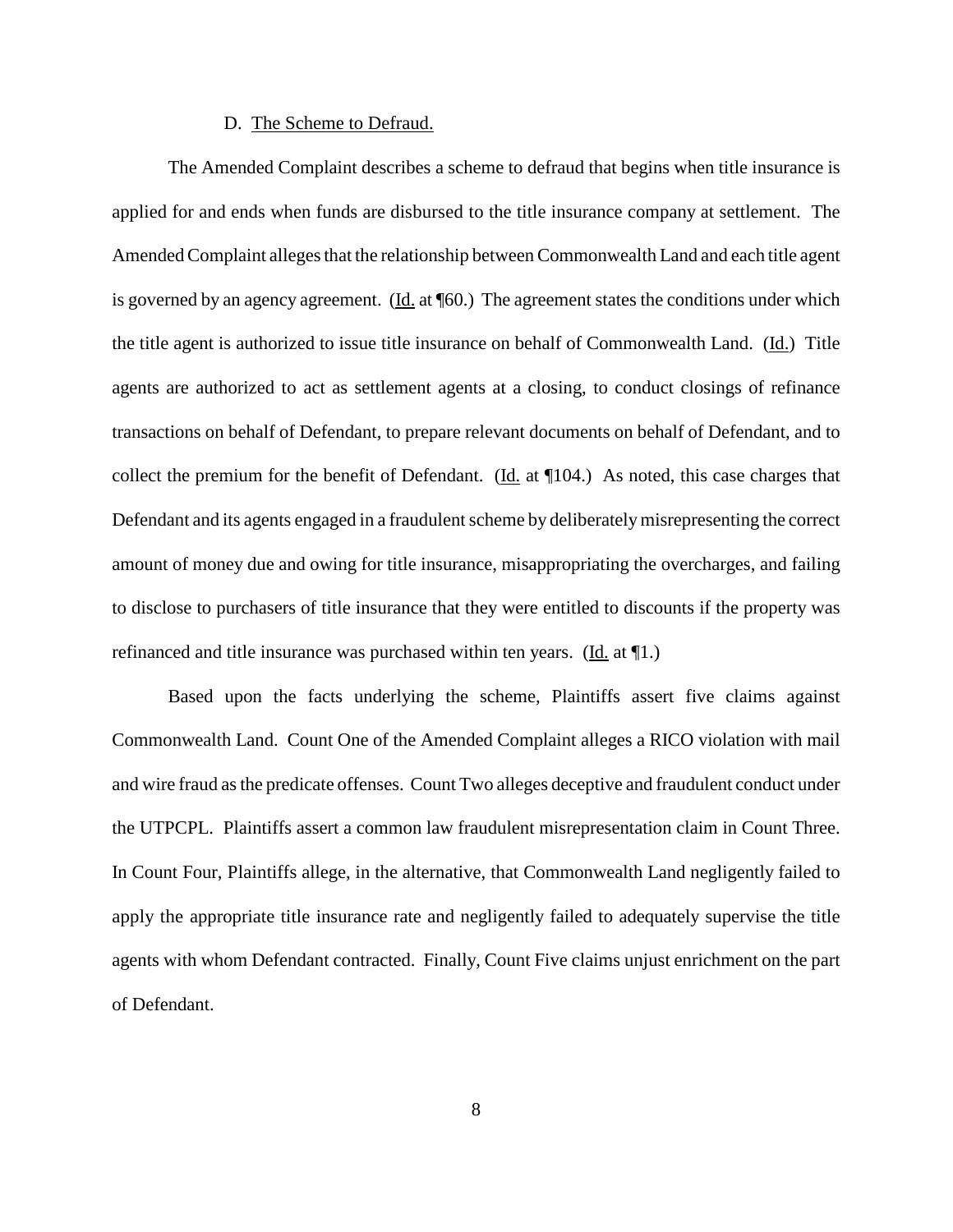### **III. STANDARD OF REVIEW**

Commonwealth Land has moved to dismiss all claimsfor failure to state a claim upon which relief can be granted under Federal Rule of Civil Procedure 12(b)(6). In deciding a Motion to Dismiss pursuant to Rule 12(b)(6), a court must "accept all factual allegations as true, construe the complaint in the light most favorable to the plaintiff, and determine whether, under a reasonable reading of the complaint, the plaintiff may be entitled to relief." Phillips v. County of Allegheny, 515 F.3d 224, 233 (3d Cir. 2008) (reasoning that this statement of the Rule  $12(b)(6)$  standard remains acceptable following U.S. Supreme Court's decision in Bell Atlantic Corp. v. Twombly, 550 U.S. 544 (2007) (internal quotations omitted)).

To withstand a Motion to Dismiss under Rule 12(b)(6), "factual allegations must be enough to raise a right to relief above the speculative level." Phillips, 515 F.3d at 234. When a complaint contains well-pleaded factual allegations, "a court should assume their veracity and determine whether they plausibly give rise to an entitlement to relief." Ashcroft v. Iqbal, 129 S.Ct. 1937, 1950 (2009)(reaffirming rationale setforth in Twombly). However, a court is "not bound to accept astrue a legal conclusion couched as a factual allegation." Id. at 1949. "Threadbare recitals of the elements of a cause of action, supported by mere conclusory statements do not suffice." Id. In other words, a complaint has to "show" an entitlement to relief with its facts. Fowler v. UPMC Shadyside, 578 F.3d 203, 211 (3d Cir. 2009). See also McTernan v. City of York, 577 F.3d 521, 532 (3d Cir. 2009) (examining Iqbal's requirement for a complaint to state a plausible claim of relief to survive a Motion to Dismiss).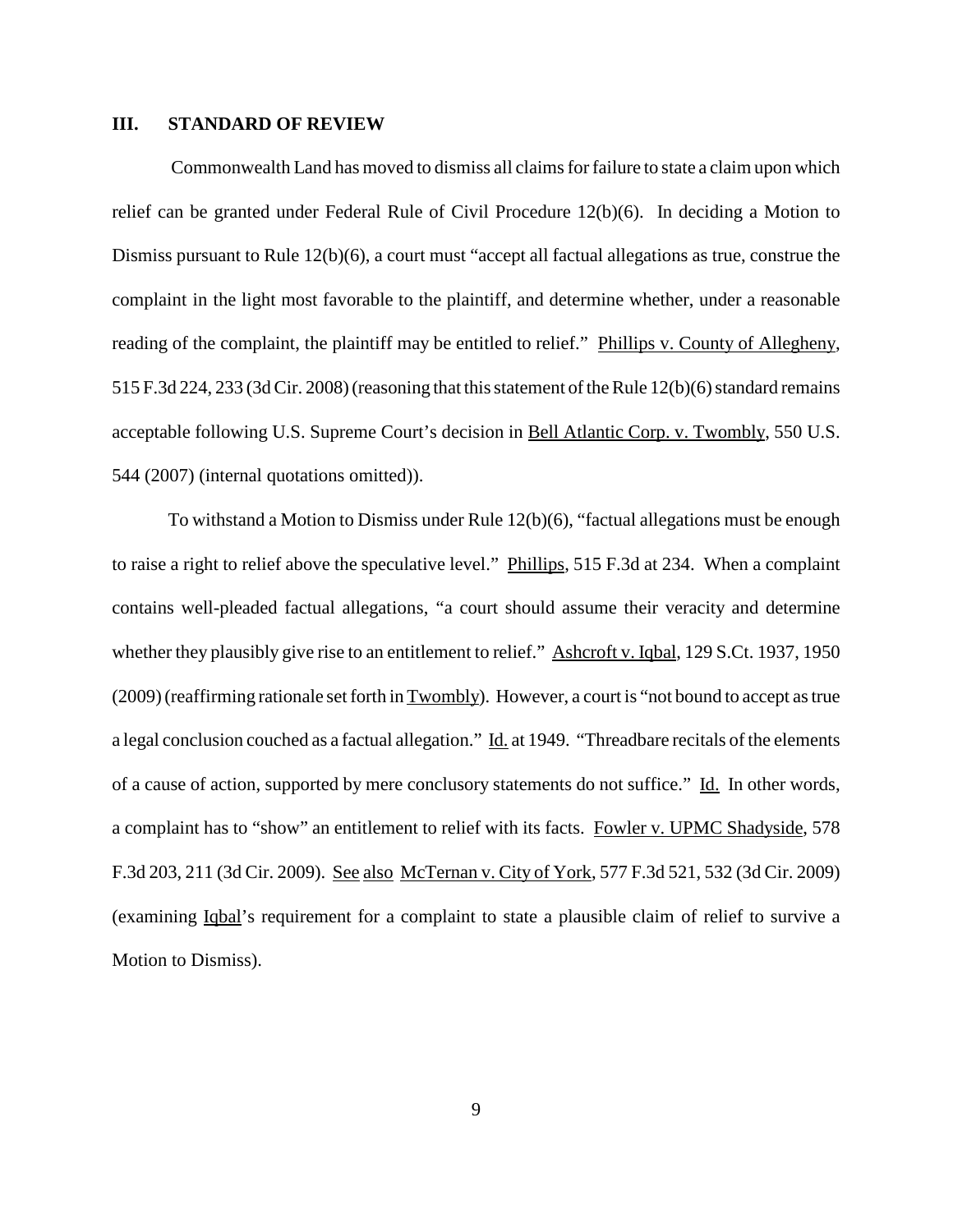### **IV. DISCUSSION**

The Court has jurisdiction over the subject matter of this action pursuant to 28 U.S.C.  $\S$  1331 (2006) and 18 U.S.C. § 1964 (2000) since Plaintiffs' claims arise under RICO, 18 U.S.C. §§ 1961- 1968 (2000). The Court has jurisdiction over the Pennsylvania law and common law class claims pursuant to the Class Action Fairness Act, 28 U.S.C.A. § 1453 (2006), because there is diversity of citizenship and the amount in controversy exceeds \$5,000,000, 28 U.S.C.A. § 1332(d)(2), and pursuant to the Court's supplemental jurisdiction, 28 U.S.C.A. § 1367 (2006).

# A. § 910-44(b) of TICA Does Not Bar Plaintiffs From Pursuing a Private Right of Action Before Exhausting Administrative Remedies.

As a threshold matter, Defendant moves to dismiss the Amended Complaint because Plaintiffs have not exhausted administrative remedies provided in TICA prior to filing this suit. Commonwealth Land argues that § 910-44(b) of TICA provides a statutory remedy which must be pursued first by any person aggrieved by the application of the title insurer's rating system. Recent developments in Pennsylvania appellate law, however, are contrary to the position of Defendant.

This matter is, in part, a diversity of jurisdiction case. In a diversity case, this Court must apply the substantive law of Pennsylvania. Erie R.R. Co. v. Tompkins, 304 U.S. 64, 78-79 (1938); State Auto Prop. & Cas. Ins. Co. v. Pro Design, P.C., 566 F.3d 86, 89 (3d Cir. 2009). Ideally, the Court would simply apply Pennsylvania Supreme Court precedent that is on point. However, the Pennsylvania Supreme Court has not yet determined whether § 910-44(b) creates an exclusive remedy that must be exhausted by Plaintiffs before filing a case in court. Consequently, this Court must predict how the Supreme Court would rule on the issue. Berrier v. Simplicity Mfg., Inc., 563 F.3d 38, 45-46 (3d Cir. 2009) ("In the absence of a controlling decision by the Pennsylvania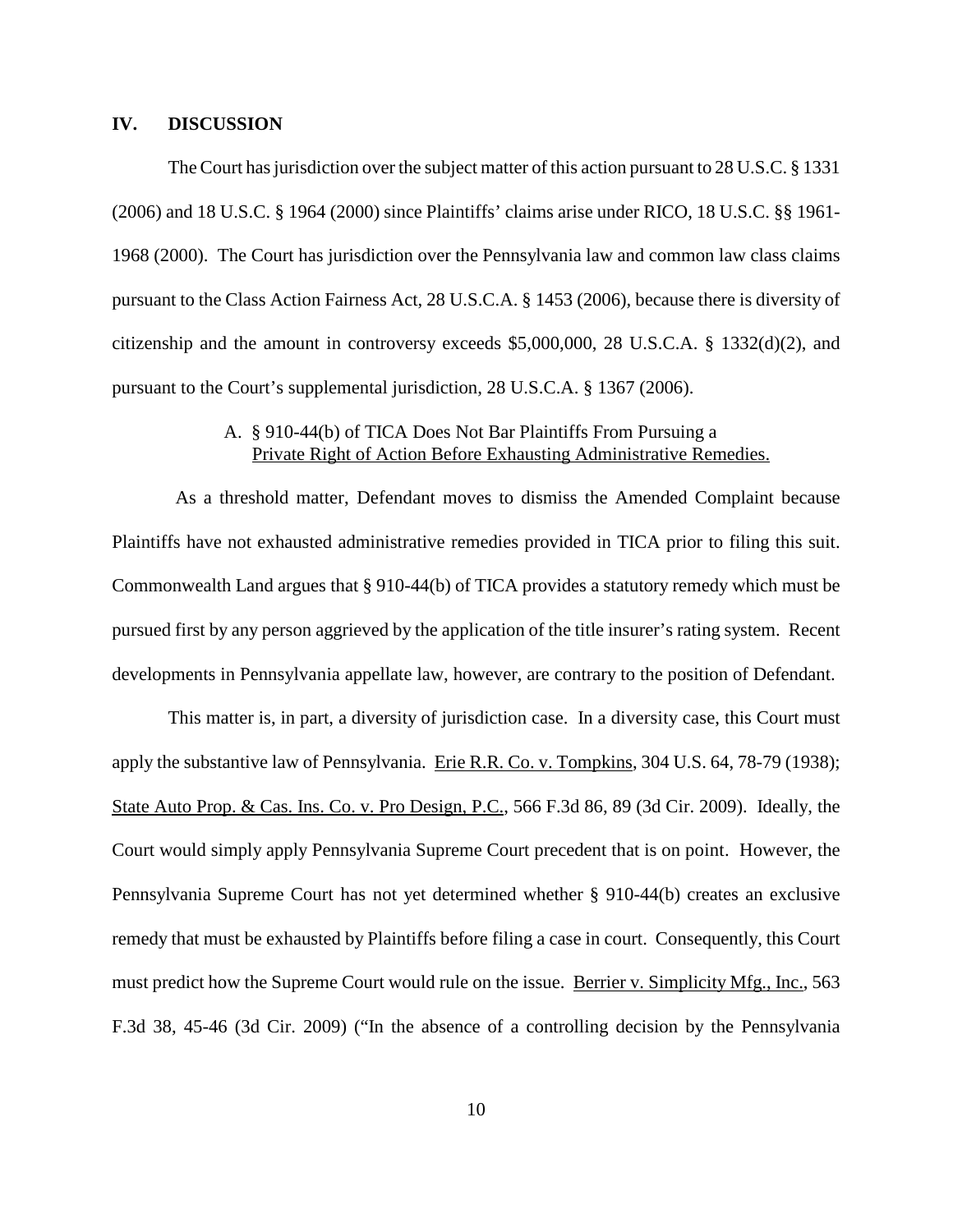Supreme Court, a federal court applying that state's substantive law must predict how Pennsylvania's highest court would decide this case."). In doing so, this Court "must look to decisions of state intermediate appellate courts, of federal courts interpreting the state's law, and of other state supreme courts that have addressed the issue," as well as "dicta, scholarly works, and any other reliable data tending convincingly to show how the highest court in the state would decide the issue at hand." Norfolk Southern Ry. Co. v. Basell USA, Inc., 512 F.3d 86, 92 (3d Cir. 2008) (quoting Koppers Co., Inc. v. Aetna Cas. and Sur. Co., 98 F.3d 1440, 1445 (3d Cir. 1996)); see also Jewelcor, Inc. v. Karfunkel, 517 F.3d 672, 676 (3d Cir. 2008) ("In diversity cases, 'where the applicable rule of decision is the state law, it is the duty of the federal court to ascertain and apply that law, even though it has not been expounded by the highest court of the state.'") (internal quotations omitted).

On October 2, 2009, the Pennsylvania Superior Court decided White v. Conestoga Title Ins. Co., which considered whether TICA provides a statutory remedy which must be exhausted prior to filing a private cause of action in court. 982 A.2d 997 (Pa. Super. Ct. 2009). In White, the Superior Court reversed the trial court's dismissal of plaintiff's claims for failure to exhaust administrative remedies under § 910-44(b). White was decided five days before a hearing on the Motion to Dismiss presently before this Court and essentially clears the landscape, at this point, of § 910-44(b) jurisprudence.<sup>3</sup> Accordingly, this Court must give due deference to the White opinion when forecasting the position that the Pennsylvania Supreme Court would take on this issue. See Travelers Indem. Co. of Ill. v. DiBartolo, 131 F.3d 343, 348 (3d Cir. 1997) (finding that "[a]pplicable decisions of the Superior Court must be accorded significant weight" when predicting

 $3A$  petition for reargument in White was denied on November 23, 2009.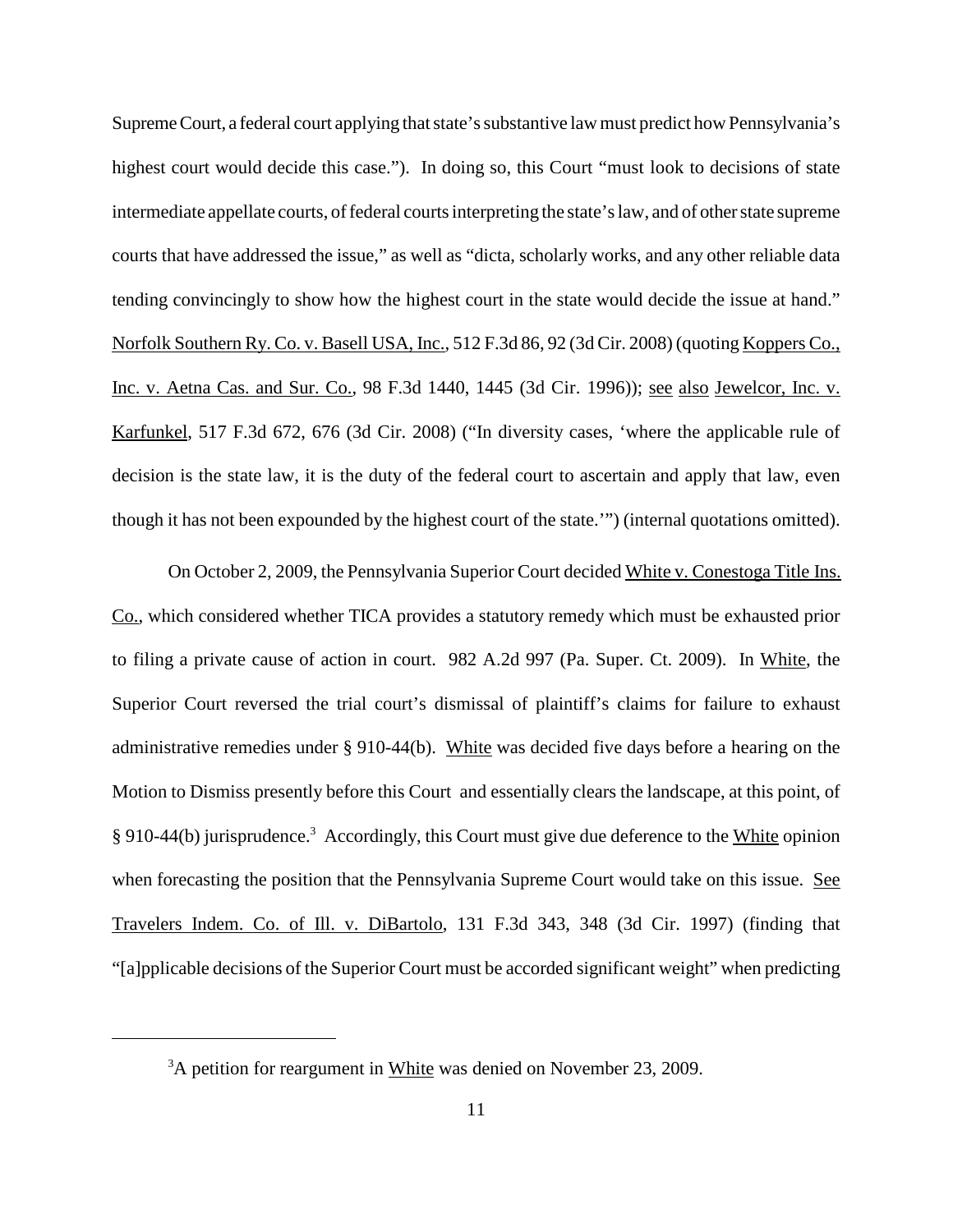how the Pennsylvania Supreme Court would rule).

In White, plaintiff purchased title insurance from Conestoga Title Insurance Company ("Conestoga") while refinancing her home. Similar to the argument of Plaintiffs in the present action, White contended that Conestoga, through its title agents, failed to apply the discounted title insurance rate to which she was entitled under the TIRBOP rate structure. White claimed, *inter alia*, that Conestoga's systematic practice violated the UTPCPL.<sup>4</sup> White, 982 A.2d at 1000-01.

The Court of Common Pleas dismissed White's complaint with prejudice for failure to exhaust the statutory remedy set forth in TICA before instituting a private cause of action with respect to her overcharge claim.<sup>5</sup> Id. at 1001. In resolving the exhaustion dispute, the Superior Court discussed the concept of exhaustion contained in the Statutory Construction Act, 1 PA. Cons. Stat. Ann. § 1504 (2008). The court noted that the "administrative remedy must only be exhausted where the Legislature provides an exclusive and specific method for resolution of a claim, and where the statutory remedy is adequate." Id. at 1000. In determining whether TICA provides an exclusive and adequate remedy, the Superior Court relied on legislative intent. See Jackson v. Centennial School Dist., 501 A.2d 218, 219 (Pa. 1985) ("In essence, the key to our analysis is the clear legislative intent to confine the role of the judiciary to one of review of an administrative process."). Comparing

<sup>4</sup> Unlike the present case, however, White did not assert a RICO claim. Plaintiffs' counsel in this case acknowledged at oral argument that the three related matters before the Court are the first title insurance cases involving rate discrepancies in which a RICO violation is alleged in the Complaint.

<sup>&</sup>lt;sup>5</sup>White's appeal was consolidated with Uyehara v. Guarantee Title and Trust Co., 2008 WL 2227295 (Pa. Com. Pl. 2008). The Superior Court de-consolidated the appeal and dismissed Uyehara due to the liquidation of Guarantee Title. Consequently, the Superior Court only reviewed White's appeal. Id. at 1001 n.3.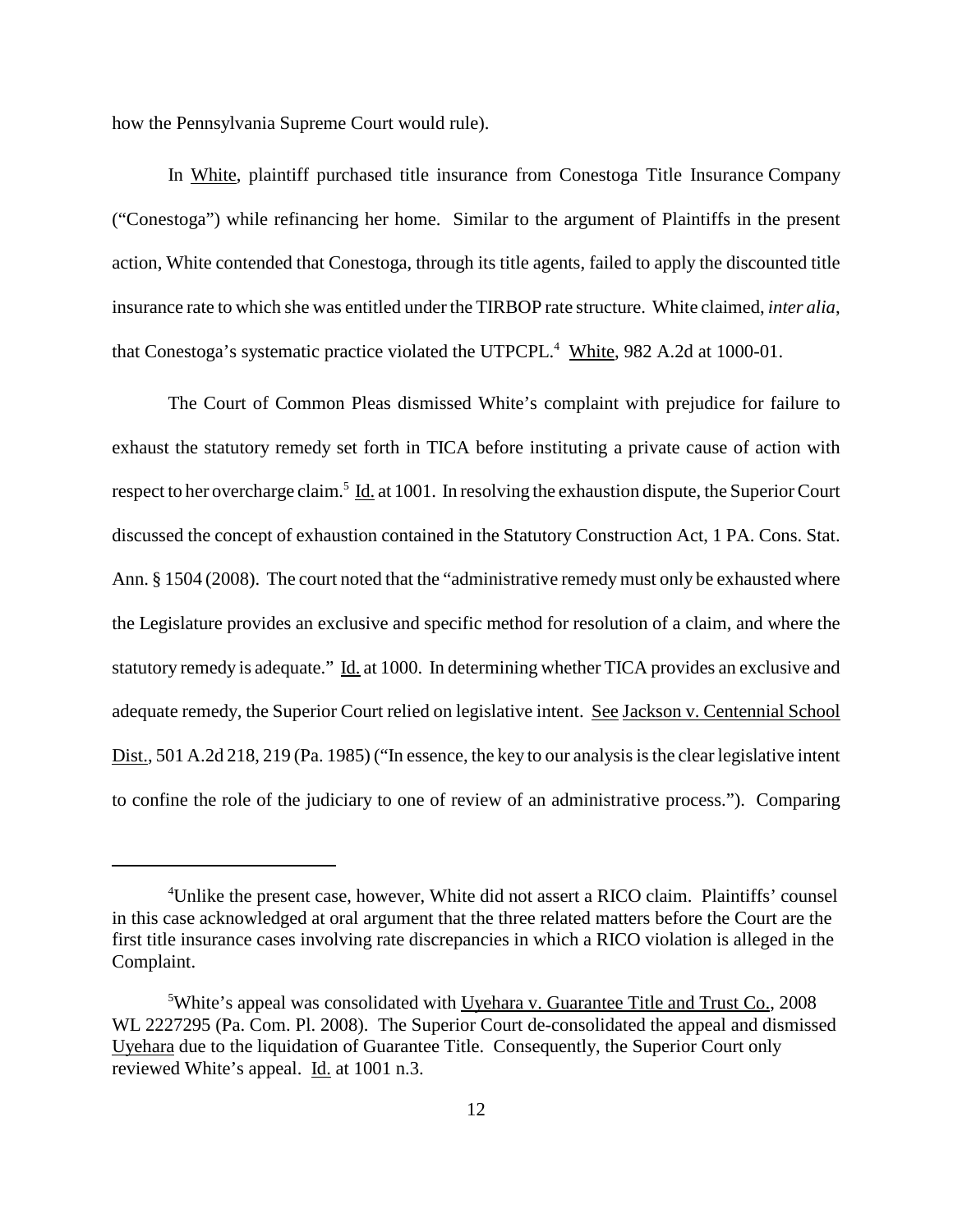TICA to the Unfair Insurance Practices Act, 40 P.S. § 1171.1, *et seq*. (1999) ("UIPA"), which was designed to regulate potential unfair practices in the insurance industry, the court concluded that neither statute was intended to provide an exclusive administrative remedy. See also Pekular v. Eich, 513 A.2d 427, 430 (Pa. Super. Ct. 1986) (finding that UIPA does not provide an exclusive administrative remedy). Significantly, in White, the Pennsylvania Insurance Commissioner filed an *amicus curiae* brief and agreed with plaintiff that "TICA does not provide an exclusive remedy that must be exhausted before seeking private action." White, 982 A.2d at 1005.

Prior to the Superior Court's ruling in White, Defendant, in its Motion to Dismiss, relied heavily on two recent Eastern District of Pennsylvania decisions that held that TICA provided an exclusive administrative remedy that must be exhausted prior to filing a private cause of action. See Amato v. United Gen. Title Ins. Co., No. 08-3423, 2009 WL 691983 (E.D. Pa. Mar. 17, 2009) appeal docketed, No. 09-2416 (3d Cir. May 20, 2009) and McDuffie v. Stewart Title Guar. Co., (E.D. Pa. Mar. 30, 2009), appeal docketed, No. 09-2414 (3d Cir. May 15, 2009). Both decisions granted Defendant title insurance companies' Motions to Dismiss. However, both courts relied on the Court of Common Pleas holding in White, which has since been reversed. Consequently, this Court agrees with Plaintiffs that Amato and McDuffie should not be relied upon in deciding the instant Motion to Dismiss.

Even before White, however, courts in the Eastern District of Pennsylvania held that TICA does not provide an exclusive remedy for claims akin to those of White, Coleman, and Bowmer. See Cohen v. Chicago Title Ins. Co., No. 06-873, 2006 WL 1582320 (E.D. Pa. June 5, 2006) (rejecting defendant's Motion to Dismiss for failure to exhaust administrative remedies under TICA); Guizarri v. Ticor Title Ins. Co., No. 06-4630, 2007 WL 756722 (E.D. Pa. Mar. 8, 2007) (relying on Cohen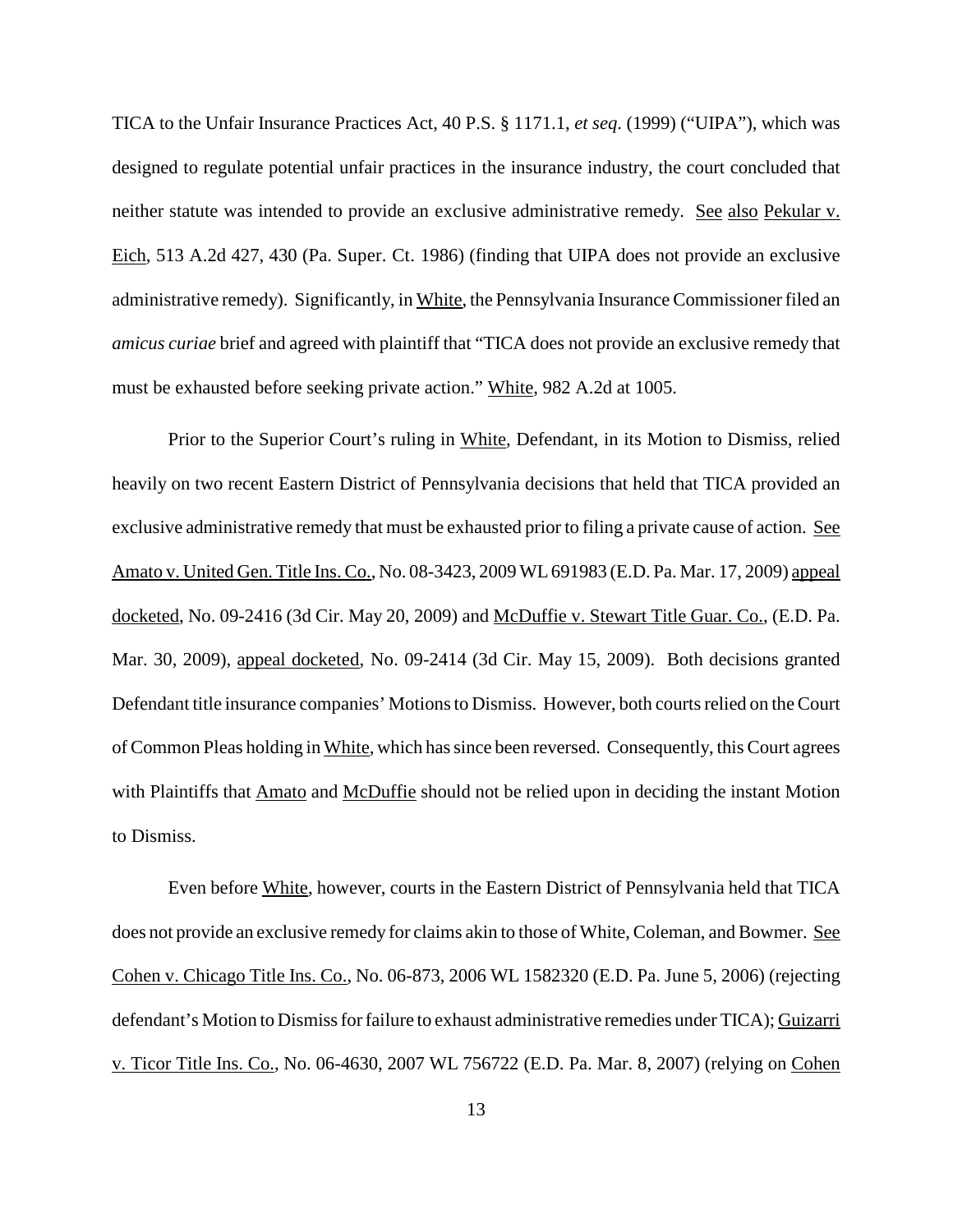in rejecting defendant's argument that TICA provides an exclusive administrative remedy); O'Day v. Ticor Title Ins. Co. of Fl., No. 06-4660, 2007 WL 756719 (E.D. Pa. Mar. 8, 2007) (same); Markocki v. Old Republic Nat. Title Ins. Co., 527 F. Supp.2d 413 (E.D. Pa. 2007) (Markocki I) (holding that plaintiff need not exhaust administrative remedies prior to filing TICA claim under UTPCPL).

Consequently, TICA does not provide an exclusive statutory remedy which must be exhausted by a plaintiff prior to filing a private cause of action against a title insurance company.

### B. Plaintiffs State a Valid RICO Claim.

In Count One, Plaintiffs allege that Defendant violated the civil RICO statute, 18 U.S.C.

§ 1962(c).<sup>6</sup> Section 1962(c) of RICO provides as follows:

It shall be unlawful for any person employed by or associated with any enterprise engaged in, or the activities of which affect, interstate or foreign commerce, to conduct or participate, directly or indirectly, in the conduct of such enterprise's affairs through a pattern of racketeering activity....

18 U.S.C. § 1962(c) (2000). To state a claim under § 1962(c), Plaintiffs must allege that a "person"

employed by or associated with an enterprise engaged in the following: "(1) conduct (2) of an

<sup>6</sup> Though Congress created RICO in 1970 to prosecute organized criminal conduct, courts have refused to adopt a narrow construction of civil RICO. In Tabas v. Tabas, 47 F.3d 1280, 1296-97 (3d Cir. 1995), the court explained, "We recognize that our ruling means that RICO, with its severe penalties, may be applicable to many 'garden variety' fraud cases...particularly considering the judiciary's broad interpretation of the mail fraud statute...We are bound, however, by the language of RICO itself and the Supreme Court's instruction that 'RICO is to be read broadly.'" (quoting Sedima S.P.R.L. v. Imrex Co., Inc., 473 U.S. 479, 497-98 (1985)). RICO is to be "liberally construed to effectuate its remedial purposes." Pub. L. 91-452 § 904(a), 84 Stat. 947.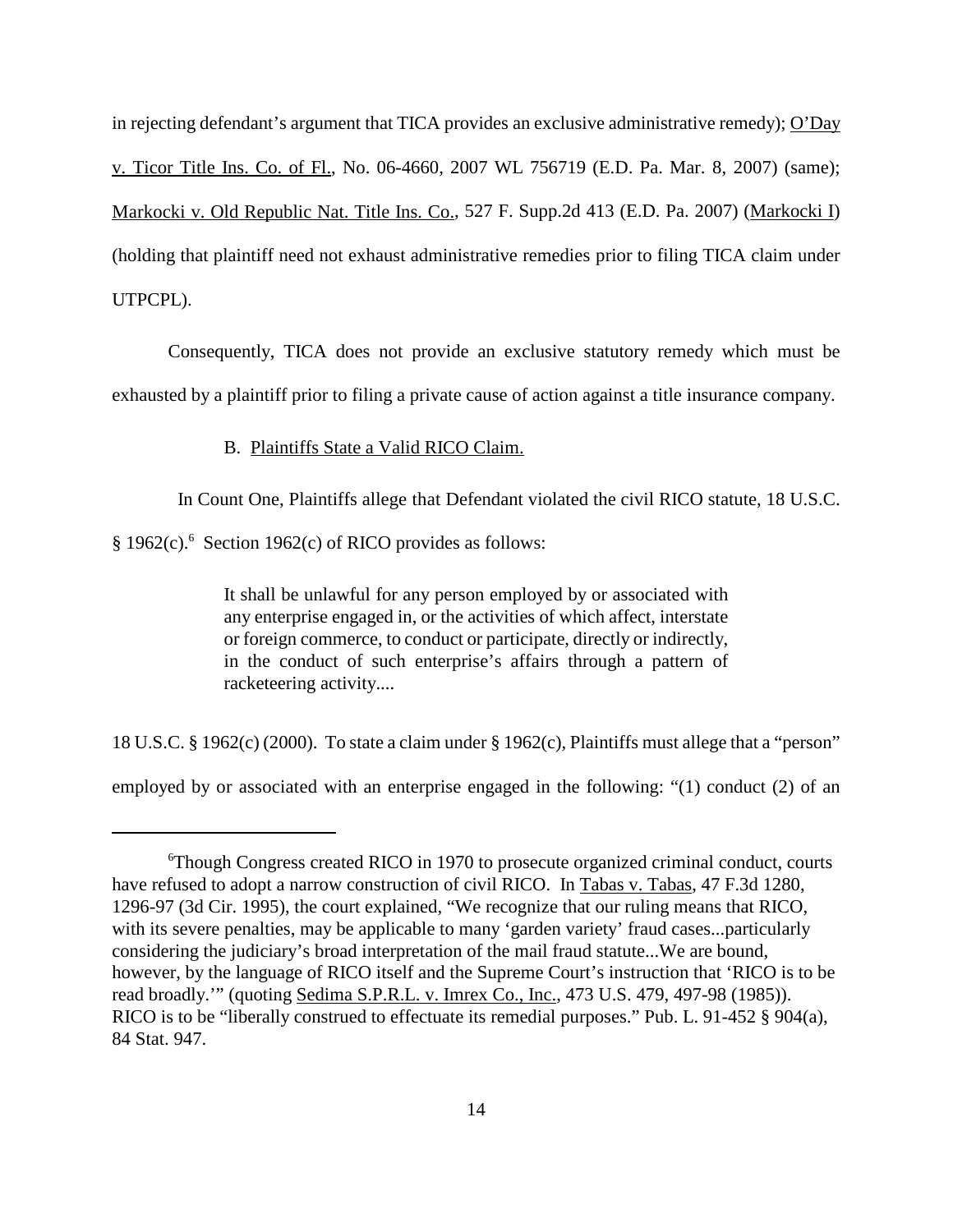enterprise (3) through a pattern (4) of racketeering activity." Camiolo v. State Farm Fire & Cas. Co., 334 F.3d 345, 364 (3d Cir. 2003) (quoting Sedima, 473 U.S. at 496).

RICO defines a "person" as "any individual or entity capable of holding a legal or beneficial interest in property." 18 U.S.C. § 1961(3). A corporation can qualify as a "person" for RICO purposes if that corporation has conducted an enterprise's affairs through a pattern of racketeering activity. Lorenz v. CSX Corp., 1 F.3d 1406, 1412 (3d Cir. 1993); United States v. Philip Morris USA, Inc., 566 F.3d 1095, 1110 (D.C. 2009).

"'Enterprise' includes any individual, partnership, corporation, association, or other legal entity, and any union or group of individuals associated in fact although not a legal entity." 18 U.S.C. § 1961(4). It is well-settled that an "association-in-fact" enterprise may consist of a corporation together with non-employee individuals. R.R. Brittingham v. Mobil Corp., 943 F.2d 297, 302 (3d Cir. 1991); see also, n.19, *infra*. "For the purposes of pleading, a corporation may be both a defendant 'person' and part of an association-in-fact enterprise." Crown Cork & Seal Co. Inc. v. Ascah, No. 93-2933, 1994 WL 57217, \*4 (E.D. Pa. Feb. 18, 1994). Finally, a RICO enterprise "may be comprised only of defendants, or of defendants and non-defendants." United States v. Urban, 404 F.3d 754, 782 (3d Cir. 2005).

Racketeering activity is defined in Section 1961(1) to include acts indictable under certain provisions of the federal crimes code. Mail and wire fraud under 18 U.S.C. §§ 1341 and 1343 are included. A pattern of racketeering activity requires at least two acts of racketeering. § 1961(5). Plaintiffs allege predicate acts of racketeering activity involving fraud, which triggers the pleading requirements of Federal Rule of Civil Procedure 9(b). Under 9(b), a court must decide if plaintiff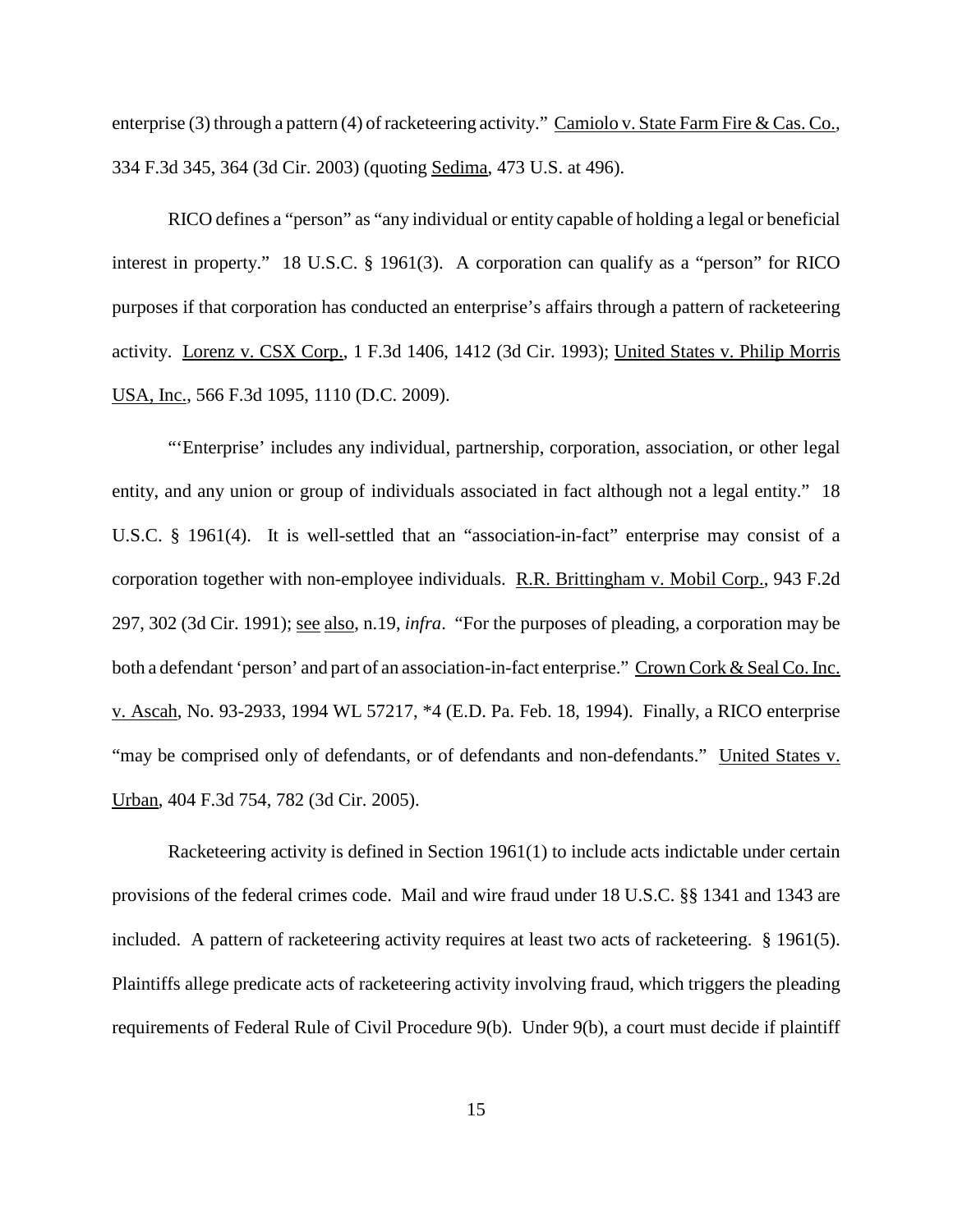has plead with particularity the "circumstances" of the alleged fraud "in order to place defendants on notice of the precise misconduct with which they are charged, and to safeguard against spurious charges of immoral and fraudulent behavior." Seville Indus. Mach. Corp. v. Southmost Mach. Corp., 742 F.2d 786, 791 (3d Cir. 1984); see also Banks v. Wolk, 918 F.2d 418, 422 n.1 (3d Cir. 1990) (finding that blanket allegations of mail and wire fraud without information of who made or received the fraudulent representations are insufficient to satisfy  $9(b)$ ); Lum v. Bank of America, 361 F.3d 217, 223-24 (3d Cir. 2004) (requiring some means of precision when pleading fraudulent circumstances, such as date, place, or time of fraud).

Construing the Amended Complaint in a light most favorable to Plaintiffs, and assuming all facts in the Amended Complaint to be true, the Court finds that Plaintiffs have provided sufficient facts to establish all elements of a valid RICO claim.

### I. The Association-in-Fact Enterprise and the Distinctiveness Requirements.

In the Motion to Dismiss, Defendant argues that Plaintiffs have failed to state a RICO claim because Plaintiffs did not plead a valid "association-in-fact" enterprise. (Def. Mot. to Dismiss, 22). Defendant's chief argument is that the Amended Complaint does not satisfy the "distinctiveness" requirement of RICO as explained in copious federal case law. To satisfy the "distinctiveness" requirement under § 1962(c), Plaintiffs must allege that the RICO "enterprise" is distinct from the Defendant "person" alleged to have violated RICO and that the "enterprise" is distinct from the alleged pattern of racketeering activity. For the reasons that follow, the Court finds that Plaintiffs have satisfied the "distinctiveness" requirements and have alleged a valid "association-in-fact" enterprise.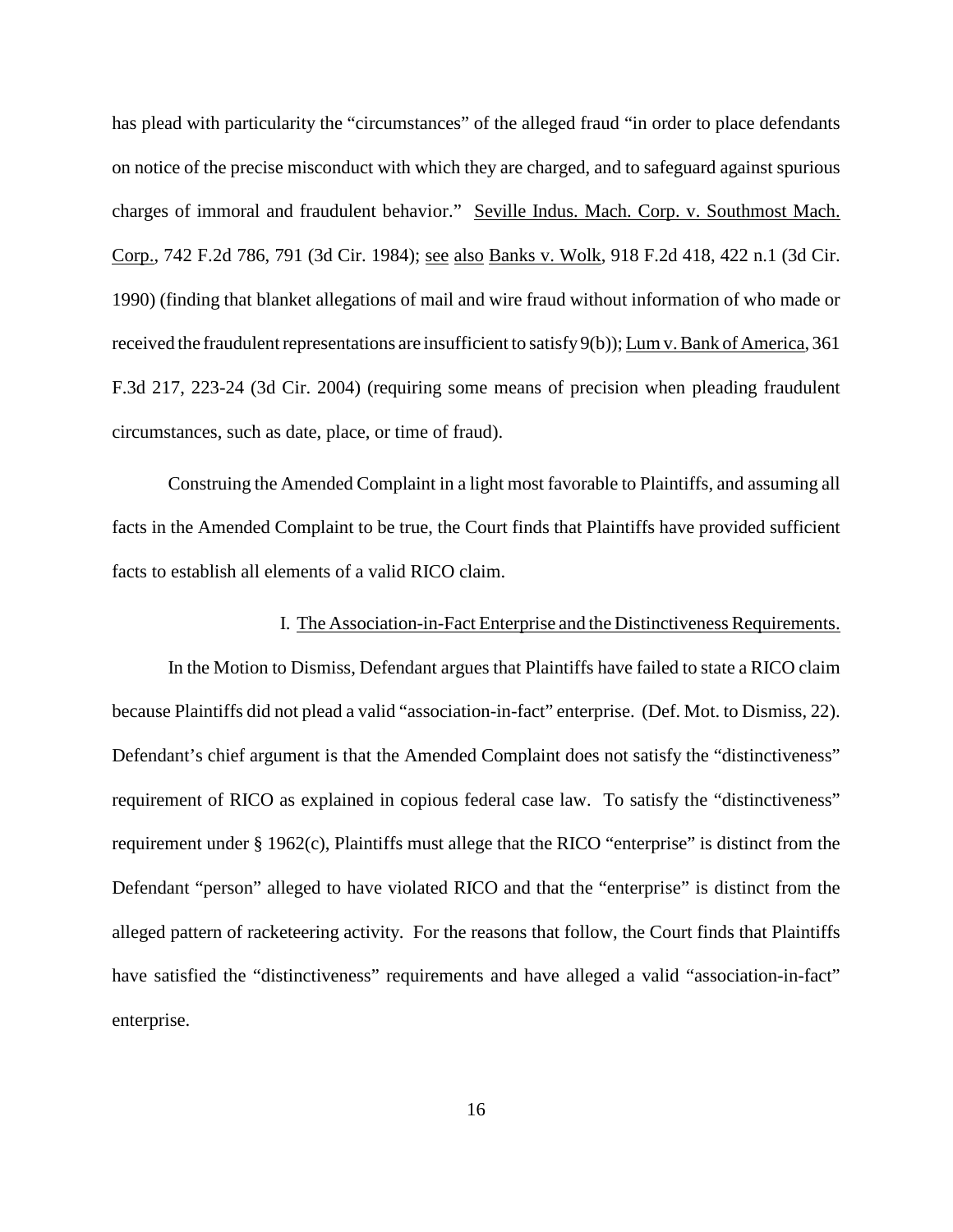### a. Plaintiffs Sufficiently Allege a "Person" Distinct From the "Enterprise."

The United States Supreme Court has held that "to establish liability under § 1962(c) one must allege and prove the existence of two distinct entities:  $(1)$  a 'person'; and  $(2)$  an 'enterprise' that is not simply the same 'person' referred to by a different name." Cedric Kushner Promotions, Ltd. v. King, 533 U.S. 158, 161 (2001). In other words, Defendant must be the "person" who conducts the "enterprise's" affairs through a pattern of racketeering activity, and the person/defendant must be separate and distinct from the "enterprise." Phillip Morris, 556 F.3d at 1110.

Plaintiffs maintain in the Amended Complaint and in the RICO Case Statement (Doc. No. 32) that Defendant is the liable "person" and the "enterprise" is an association-in-fact between Defendant and its title agents in Pennsylvania. The Court may consider a RICO Case Statement in assessing the merits of Plaintiffs' RICO claims. De Lage Landen Fin'l Servs. v. Rasa Floors, LP, No. 08-533, 2009 WL 564627, \*10 (E.D. Pa. Mar. 5, 2009). Plaintiffs claim that Brokers and Madison, Defendant's title and settlement agent in transactions with Plaintiffs, worked with and assisted Defendant Commonwealth Land in misrepresenting the amount due and owing for title insurance and misappropriating the overcharges. (Pl. Am. Compl. ¶61.) Plaintiffs describe the structure, purpose, functions, and course of conduct of the enterprise as follows:

> Commonwealth is the principal in the enterprise and has the responsibility for providing title insurance policies. The Title Agents act as Commonwealth's agents in selling title insurance policies and often act as closing agents for the lenders in the same mortgage transactions. TheTitle Agents, acting onCommonwealth's behalf and subject to Commonwealth's direction and control, are responsible for conducting the title searches and (with Commonwealth's assistance) calculating the title insurance premiums. The Title Agents take a percent of the premiums collected as their remuneration for their services.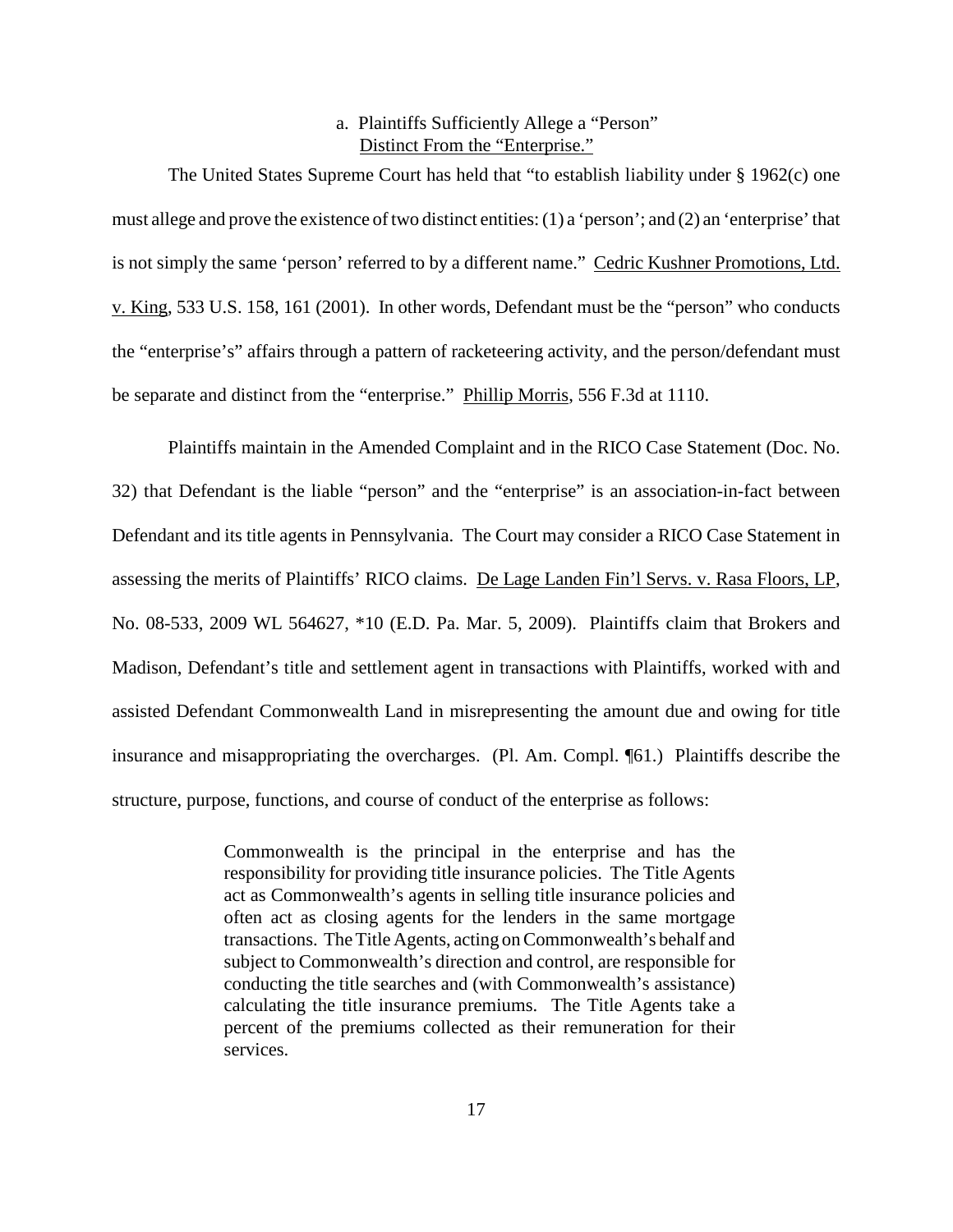(Pl. Am. RICO St., 6b.) Defendant contends that because Plaintiffs claim in the Amended Complaint that Commonwealth Land acted only through *its* title agents, the "person" and "enterprise" are one and the same. (Def. Mot. to Dismiss, 23.) According to Defendant, Plaintiffs have failed to allege a valid association-in-fact enterprise because no "person" is distinct from the alleged "enterprise."

Consideration of the parties' distinctiveness argument requires a review of Jaguar Cars, Inc. v. Royal Oaks Motor Car Co., Inc., the Third Circuit's opinion outlining this Circuit'sinterpretation of the RICO distinctiveness mandate. 46 F.3d 258 (3d Cir. 1995). In Jaguar Cars, the court confronted the issue of whether plaintiff alleged illicit activity by a "person" or defendant who participated in a separate and distinct "enterprise." Id. at 262. In that case, plaintiff Jaguar Cars claimed that individual owners of a jointly-owned Jaguar dealership, named Royal Oaks Motor Car Company, perpetuated a scheme to submit fraudulent warranty claims to plaintiff. Id. at 260. Plaintiff alleged that the individual owners were the "persons" operating and managing the Royal Oaks dealership and named them as defendants in the case. The Royal Oaks dealership was the designated "enterprise" through which the defendants engaged in a pattern of racketeering activity that defrauded plaintiff. The Third Circuit held that naming the Royal Oaks dealership as the "enterprise" and its owners as "persons" or defendants satisfied the distinctiveness requirement of  $§$  1962(c).

Jaguar Cars is factually distinguishable from the present matter because that case alleged conduct by individual corporate officers who managed a corporate enterprise. However, language in Jaguar Cars is relevant here. The court noted that "a corporation would be liable under § 1962(c) only if *it* engages in racketeering activity as a 'person' in another distinct 'enterprise.'" Id. at 268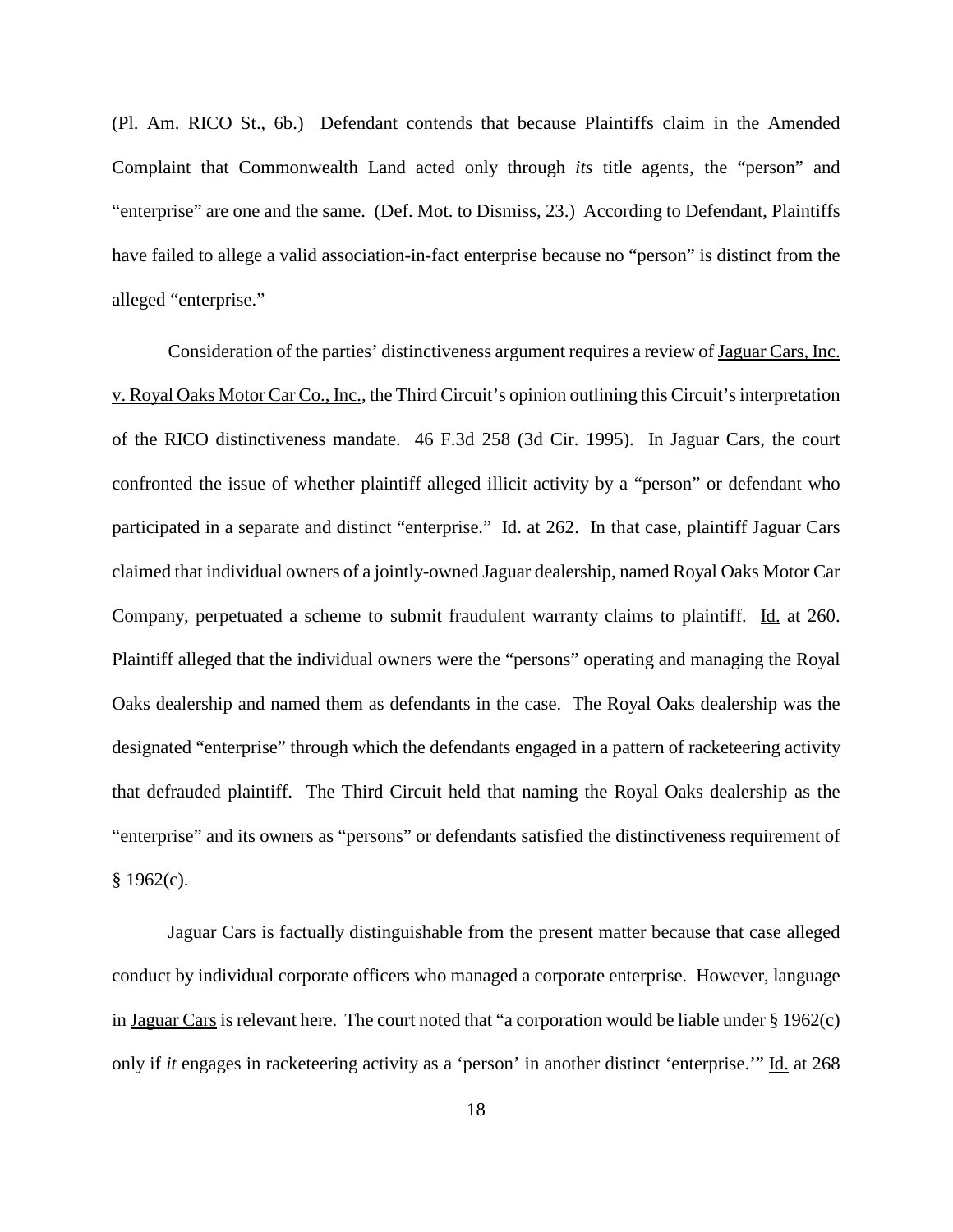(emphasis in original). In other words, to survive the Motion to Dismiss, Plaintiffs here must factually allege that Defendant Commonwealth Land *itself* is the "person" who participated in and perpetuated a separate and distinct fraudulent enterprise.

Plaintiffs claim that the enterprise here consists of a combination of Commonwealth Land and the title/settlement agents and that each "member of the Enterprise performs a role in the group consistent with its organizational structure which furthers the activities of the Enterprise to market and sell title insurance." (Pl. Am. Compl. [59.)<sup>7</sup> Plaintiffs allege that Commonwealth Land acted through a network of title agents with whom Defendant contracted. (Id. at ¶60.) These title agents are independent and distinct entities and individuals. In the TIRBOP Manual, "agent" is described as "a person, firm, association, corporation, partnership, cooperative or joint stock company expressly authorized by written contract with an Insurer to solicit risks, collect fees, and prepare Commitments and/or title insurance policies on its behalf and certified by the Insurance Department of the Commonwealth of Pennsylvania." § 1.3. The title agents are not employees of Defendant, but rather they are non-exclusive agents who work with different title insurance companies. Although title agents have an agency agreement with Commonwealth Land, they are still separate, independent entities who do not function as subsidiaries or employees of Commonwealth Land.

<sup>7</sup> If Plaintiffs' claim was that the enterprise consisted of a defendant corporation in association with its own employees or representatives, Defendant would be correct that the RICO count would fail for lack of distinctiveness. See R.R. Brittingham, 943 F.2d at 301 (finding that the distinctiveness requirement would be eviscerated if plaintiffs were allowed to plead an enterprise consisting of a corporation and its own employees or agents acting on its behalf). The enterprise here consisting of the combination of the title insurance company and the independent title agents is factually different from the enterprise described in Brittingham.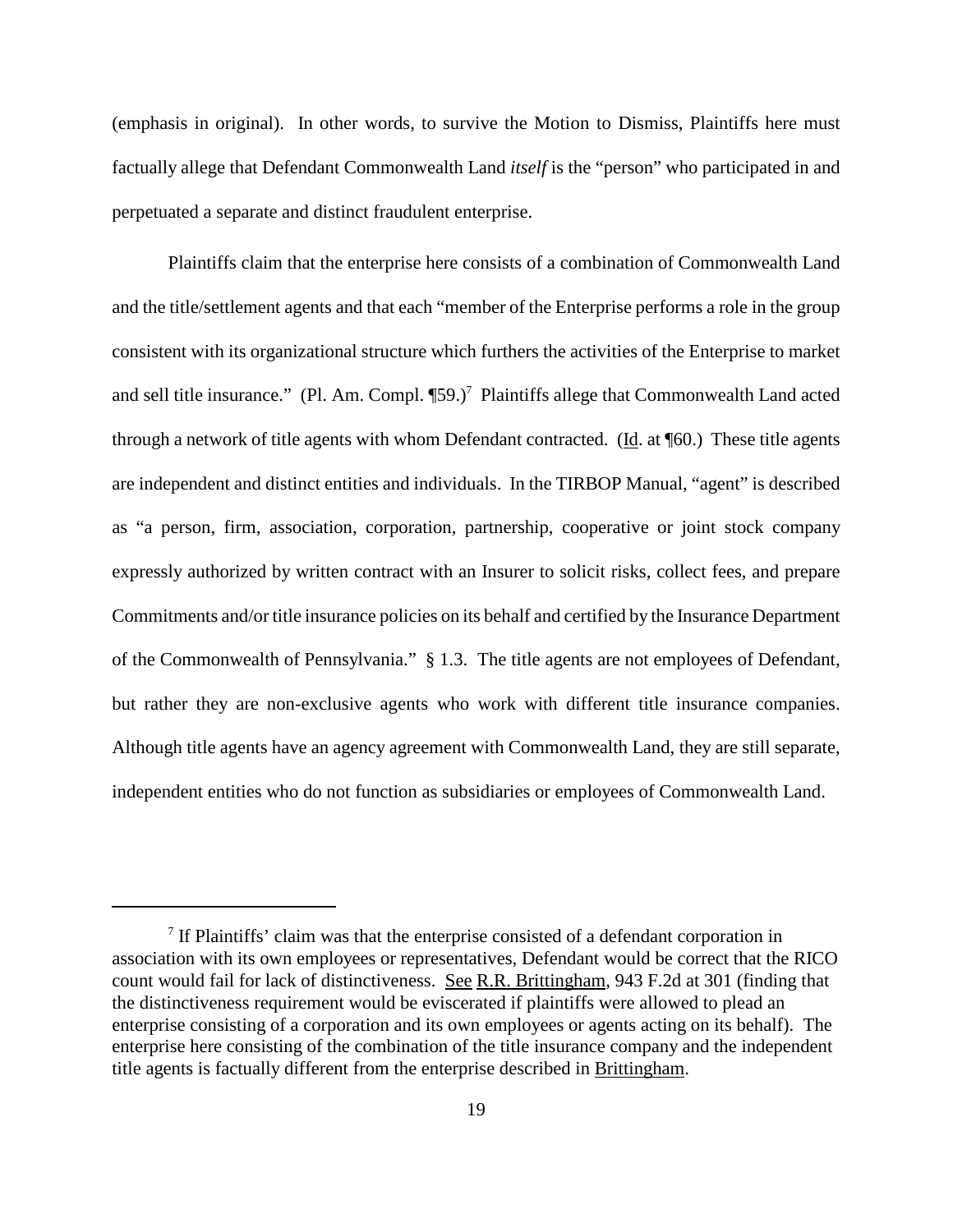Courts have upheld an association-in-fact enterprise in which the RICO defendant or "person" is a corporation and the enterprise consists ofthe defendant corporation and other members who are under a contractual obligation with the defendant. See e.g., Hanrahan v. Britt, No. 94-4615, 1995 WL422840, \*7 (E.D. Pa.July 11, 1995) (concluding that Defendant Amwaywas distinct from the alleged association-in-fact enterprise consisting of Amway and its network of Amway distributors); In re: Countrywide Financial Corp. Mortg. Marketing and Sales Practices Litigation, 601 F. Supp.2d 1201, 1212-13 (S.D. Cal. 2009) (finding that Defendant Countrywide and its organization of mortgage brokers with whom it contracted to sell loans issued by Countrywide constituted a valid association-in-fact enterprise).

In Living Designs, Inc. v. E.I. Dupont de Nemours and Co., plaintiff alleged a RICO enterprise consisting of manufacturer DuPont, the law firms it employed, and the expert witnesses the law firm retained in defending numerous products liability actions. 431 F.3d 353, 361 (9th Cir. 2005). Plaintiffs alleged that the RICO "person" was defendant DuPont. Id. The Ninth Circuit found that there was "no question" that DuPont and the law firms it employed to represent the company in litigation could constitute an association-in-fact enterprise, and that enterprise was wholly separate and distinct from the "person" DuPont. Id.

Similarly, in Williams v. Mohawk Indus., Inc., plaintiffs alleged an association-in-fact enterprise between Defendant Mohawk and third-partyagents used to harbor undocumented workers and to destroy documentation. 465 F.3d 1277, 1284 (11th Cir. 2006). The Eleventh Circuit found that Mohawk and its agents formed a valid enterprise distinct from the person, Mohawk corporation. Id.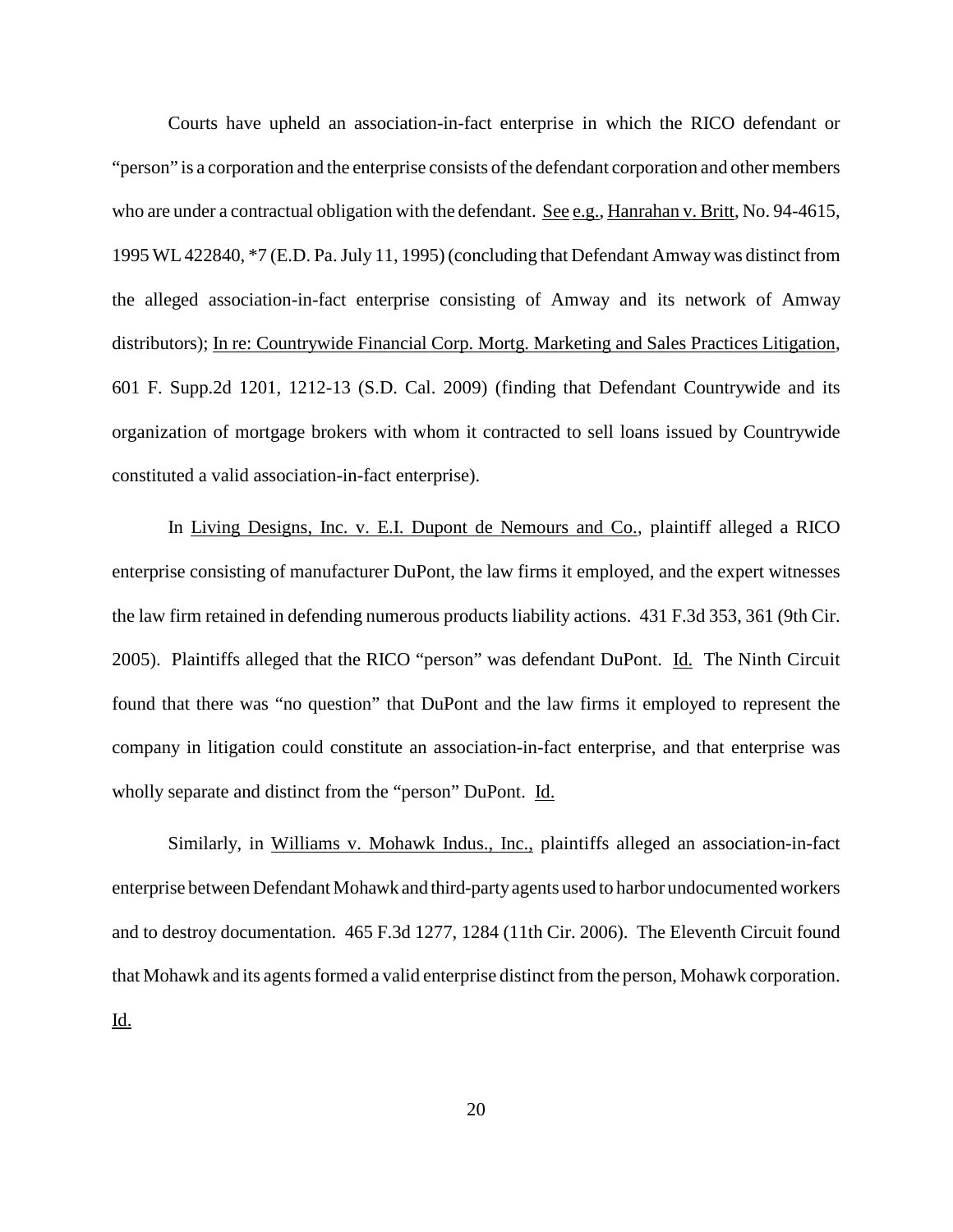The case before the Court "is not a situation where the enterprise cannot be either formally or practically separable from the person." Living Designs, 431 F.3d at 362. The minimum amount of "separateness" between a "person" and "enterprise" required for a RICO violation was described in Cedric Kushner, supra at 163. In that case, the Court confronted the question of whether there are technically two entities (a "person" and an "enterprise") where the person (Don King) is the president, employee and sole shareholder of a closely held corporation (Don King Productions) and the alleged enterprise isthe corporation itself. Id. at 160. TheCourt held that Don King as corporate owner/employee was distinct from the Don King Productions corporation. Id. at 163. In so finding, the Court explained that RICO simply requires a formal legal distinction between the "person" and "enterprise." Id. at 165. See also McCullough v. Suter, 757 F.2d 142, 144 (7th Cir. 1985) (concluding that all that is required to satisfy the distinctiveness requirement is that the enterprise be formally or practically separable from the individual).

Here, Plaintiffs have satisfied the minimum "person" and "enterprise" distinctiveness requirement because the combination of Commonwealth Land and the title agents constitute a single "enterprise" separate and distinct from the "person" of Defendant Commonwealth Land and this combination is permissible under RICO jurisprudence.

# b. Plaintiffs Sufficiently Allege an Organized "Enterprise" Structure.

To plead an "association-in-fact" RICO enterprise, Plaintiffs must show: (i) that there exists an ongoing organization, formal or informal; (ii) that the various associates of the organization function as a continuing unit; and (iii) that the organization has an existence separate and apart from the alleged pattern of racketeering activity. United States v. Turkette, 452 U.S. 576, 583 (1981).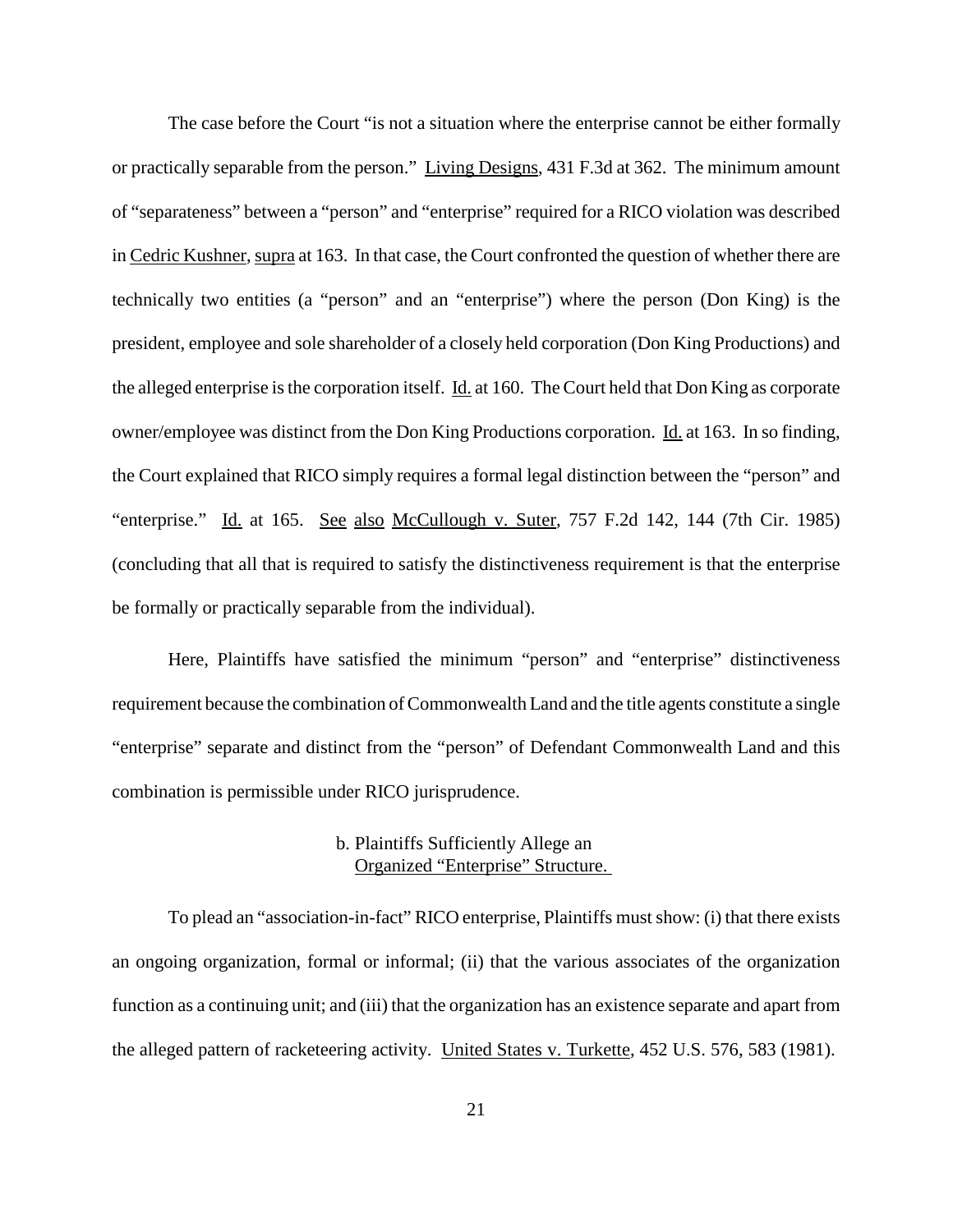The Supreme Court recently outlined the factors to consider in deciding whether an "association in fact" enterprise structure is properly alleged: "[s]uch a[n] [association-in-fact enterprise] need not have a hierarchical structure or a 'chain of command'; decisions may be made on an ad hoc basis and by any number of methods..." Boyle v. United States, 129 S.Ct. 2237, 2245 (2009). However, "[v]ague allegations of a RICO enterprise made up of a string of participants... lacking anydistinct existence and structure" will notsuffice. VanDenBroeck v.Commonpoint Mort. Co., 210 F.3d 696, 700 (6th Cir. 2000).

In this case, the alleged "association in fact" enterprise consisting of Commonwealth Land and its title agents more than satisfies the Boyle standard because there in fact is a hierarchical structure. While some decisions may be made on an ad hoc basis at a settlement, the contractual relationship between Defendant and the title agents and statutory regulations standardize the methods used at closing. Defendant has allegedly used the "association in fact" enterprise to overcharge for title insurance and to mislead the purchaser into believing that a correct amount was being paid.

Moreover, Plaintiffs satisfy the first two prongs of Turkette because the Amended RICO Case Statement sufficiently outlines the structure of a racketeering enterprise. Plaintiffs allege that the relationship between Defendant and its title agents is governed by an agency agreement and that Defendant is the principal in the enterprise because it provides title insurance policies. The title agents act in furtherance of the fraudulent scheme to overcharge insurance purchasers because the title agents simultaneously act as settlement agents at closing. (Pl. Am. RICO St., 6-7.)

In addition, the Amended Complaint contains adequate details of the alleged organization formed between Commonwealth Land and the title/settlement agents under the agency agreement. Plaintiffs allege that the Enterprise exists to advance the interests of the individual entities that make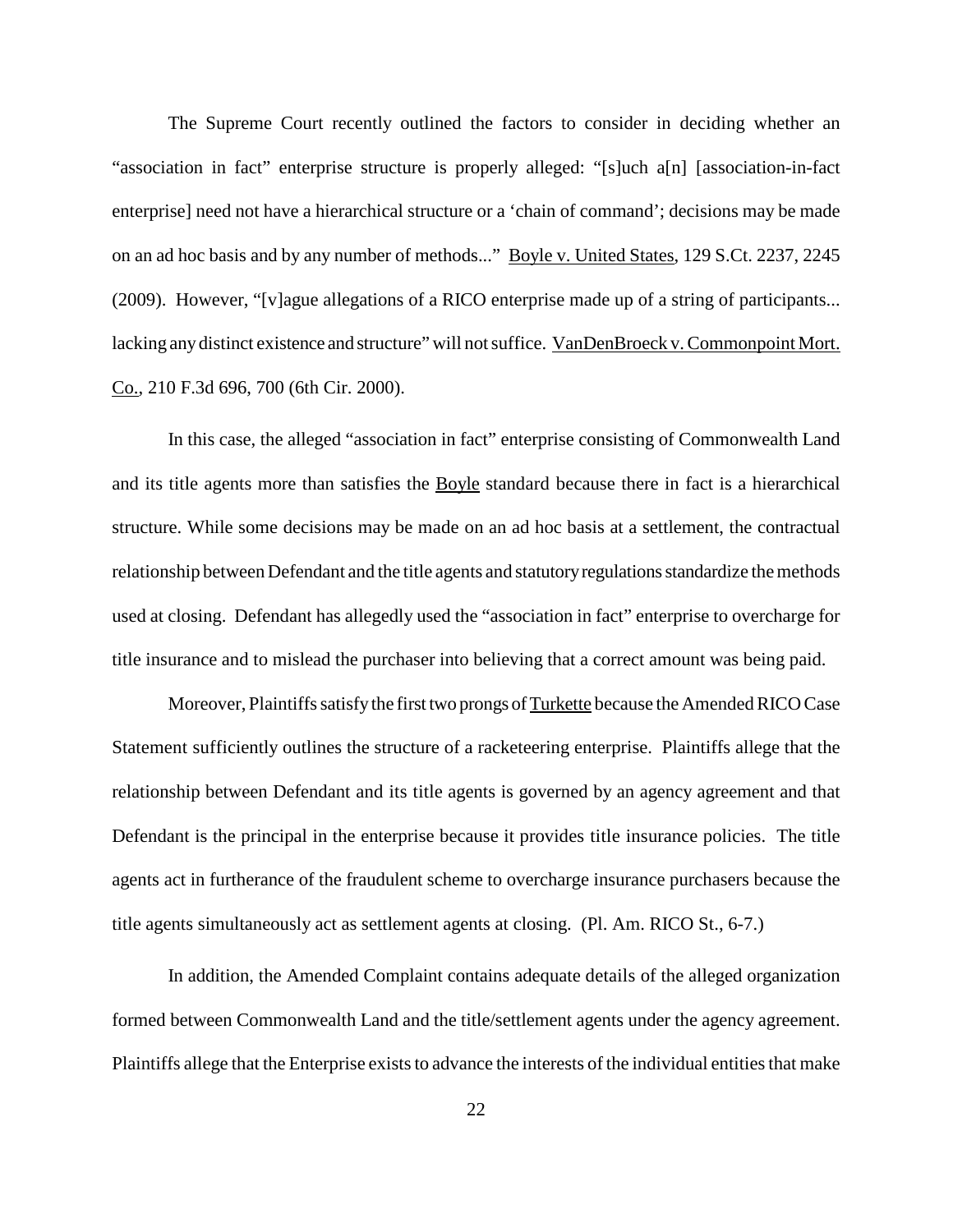up its membership. (Pl. Am. Compl. ¶59.) Plaintiffs claim the entities functioned as a continuing unit with a common purpose of deliberately overstating the amounts due and owing for title insurance. (Id. at ¶61.) Commonwealth Land directed these activities and authorized the title agents to issue insurance policies on its behalf. (Id. at ¶60). Plaintiffs allege that Defendant has an agent selection process and audit review program to inspect the title agents' books and records on an annual basis. (Id.) The inference arising from these assertions is that Defendant has knowledge of the fraudulent overcharging. Consequently, Plaintiffs have alleged sufficient facts at the Motion to Dismiss stage to satisfy the minimum structure standards to establish a RICO association-in-fact enterprise.

# c. Plaintiffs Sufficiently Allege an "Enterprise" Distinct From the Pattern of Racketeering Activity.

Plaintiffs have also alleged in the Amended Complaint sufficient facts to satisfy the third prong of Turkette: that the organization has an existence separate and apart from the alleged pattern of racketeering activity. Turkette, 452 U.S. at 583. See also Dianese, Inc. v. Comm. of Pa., No. 01- 2520, 2002 WL 1340316, \*11 (E.D. Pa. June 19, 2002) ("It is well settled in RICO law that the alleged racketeering activity complained of by plaintiff must be separate and distinct from the enterprise itself...").

In Brittingham, the Third Circuit explained that the alleged enterprise must be "more than" an association of individuals conducting the normal business functions of a corporation. 943 F.2d at 301. Under this premise, Defendant would be correct that Plaintiffs would be foreclosed from bringing a valid RICO action if Defendant's agents simply conducted the normal affairs of a title insurance corporation. (Def. Mot. to Dismiss, 17.)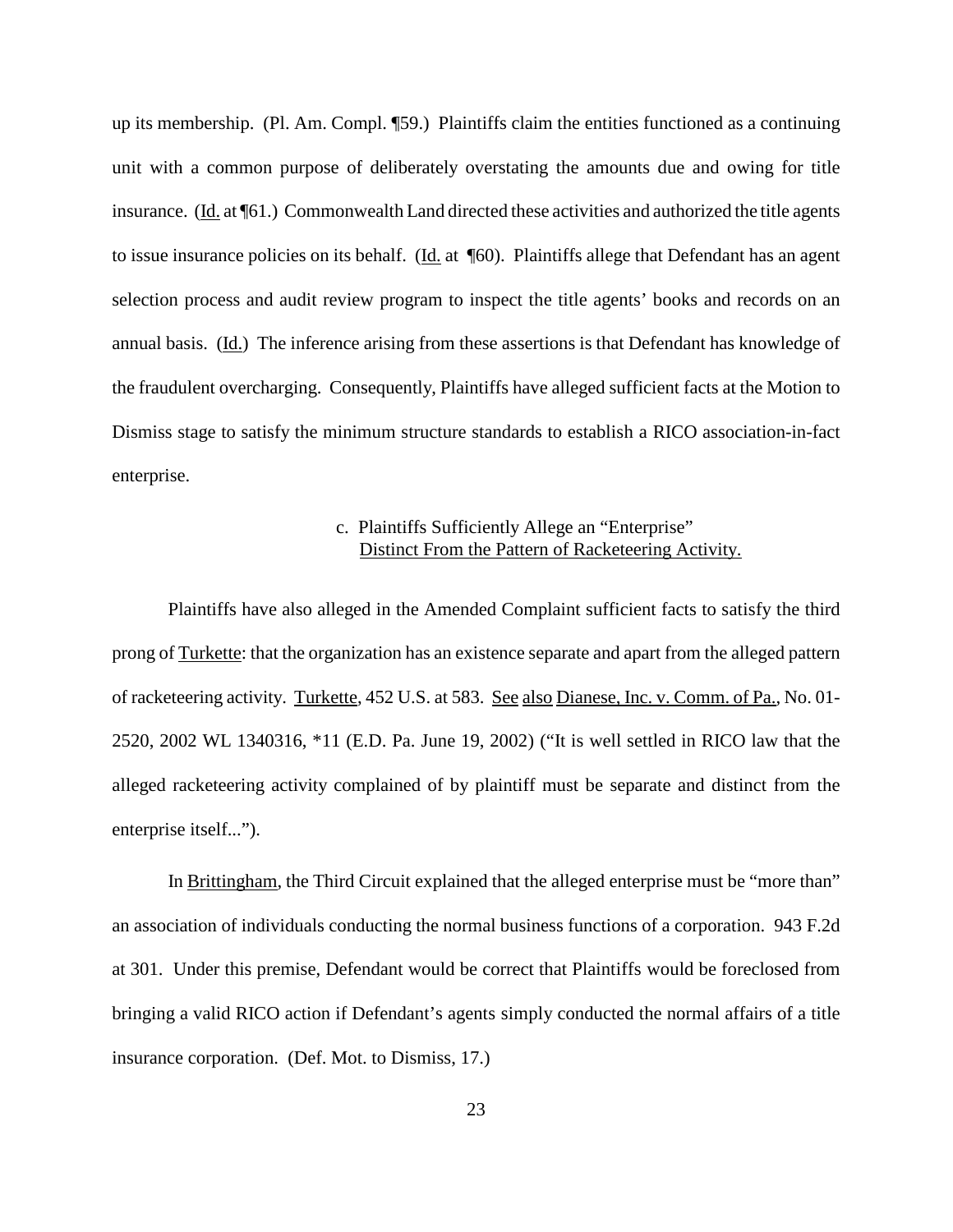Plaintiffs here, however, do not claim that Defendant and its agents merely conducted the normal affairs of a business relationship. Rather, Plaintiffs allege that the racketeering pattern includes deliberate overcharging and misappropriating amounts due for the purchase of title insurance in violation of law as set forth in the TIRBOP Manual. (Id.) Plaintiffs further allege that these illegal activities constitute mail and wire fraud in violation of 18 U.S.C. §§ 1341 and 1343 and are part of an ongoing pattern of racketeering activity. Critical to the alleged pattern of racketeering activity is the dual function of the title/settlement agent, who not only has the power to prepare documents on behalf of Commonwealth Land, but is also statutorily obligated to abide by the TIRBOP guidelines. (Pl. Am. Compl. [62).<sup>8</sup> The fact that the organization between Defendant and its title agents engages in legitimate functions of performing title searches, selling and providing title insurance, and investigating and paying claims does not overcome the claim of illicit overcharging which is not part of the normal affairs of the business relationship.

Plaintiffs have alleged sufficient facts demonstrating that Commonwealth Land played a distinct role as director of the alleged racketeering activity. Plaintiffs allege that Defendant directs the enterprise by, *inter alia*, providing the systems and procedures for conducting title searches, issuing policies, and providing the title insurance. (Pl. Am. Compl. ¶59.) While these activities may seem legitimate on the surface, they are not ordinary or normal business activities if they are used to advance the alleged fraudulent scheme. Moreover, Defendant's "normal affairs" do not include

<sup>&</sup>lt;sup>8</sup>See Introduction in TIRBOP Manual ("The provisions of this Manual are binding upon all members and subscribers of TIRBOP and their agents and must be used on and after the effective date hereof unless a specific deviation from the Manual has been filed by an individual member or subscriber company with, and approved by, the Pennsylvania Insurance Department.").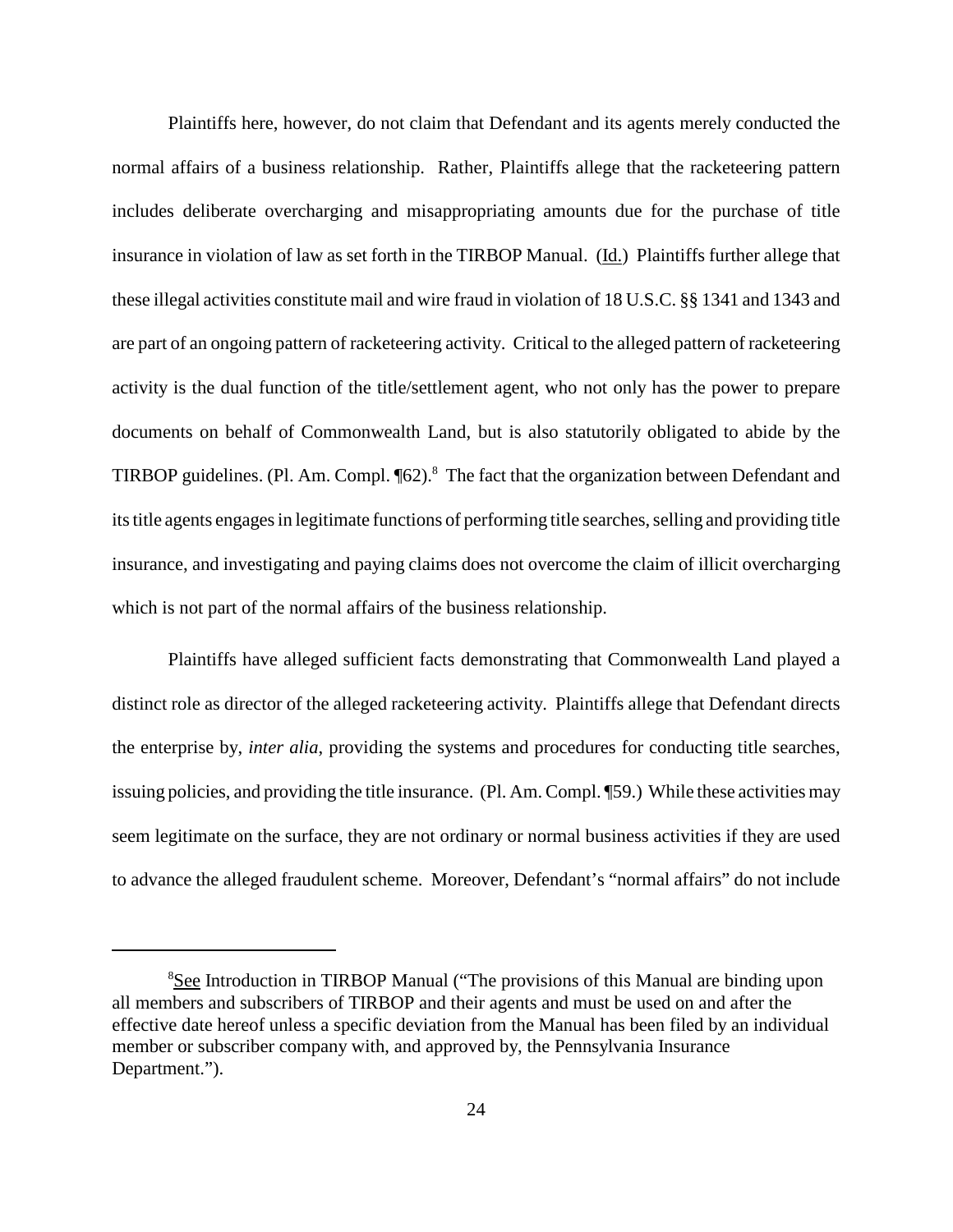deliberate overcharging for title insurance, ignoring TIRBOP rate structures, misrepresenting amounts due, and lulling Plaintiffs into a false sense of security through the preparation of the HUD-1. These facts and inferences arise from Plaintiffs' Amended Complaint and the RICO Case Statement which at this stage must be construed in the light most favorable to Plaintiffs. Plaintiffs have sufficiently alleged that the enterprise consists of business activity surrounding title insurance transactions combined with racketeering activity involving repeated overstating amounts due and misappropriation of excessfunds collected. See, e.g.*,* United States v.Console, 13 F.3d 641, 651-52 (3d Cir. 1993) ("[I]t is not necessary to show that the enterprise has some function wholly unrelated to the racketeering activity, but rather that it has an existence beyond that which is necessary merely to commit each of the acts charged as predicate racketeering offenses.") (quoting United States v.Riccobene, 709 F.2d 214, 223-24 (3dCir. 1983)). Accordingly, Plaintiffs have sufficiently alleged with particularity a pattern of racketeering which encompasses fraudulent behavior on the part of Commonwealth Land and its title agents that existed apart from a normal business relationship and is distinct from the enterprise described above. (Pl. Am. RICO St., 6b.)

### II. Plaintiffs Sufficiently Allege Predicate Acts of Mail and Wire Fraud.

Defendant next argues that Plaintiffs have failed to allege predicate acts of mail or wire fraud, which are required to sustain a RICO claim. (Def. Mot. to Dismiss, 28.) The elements necessary to establish a claim for mail or wire fraud are: (1) a scheme to defraud; (2) the use of the mails or wires for the purpose of executing the scheme; and (3) fraudulent intent. United States v. Pharis, 298 F.3d 228, 234 (3d Cir. 2002). Unlike mail fraud, wire fraud has an interstate commerce component that must be satisfied. See 18 U.S.C. § 1343.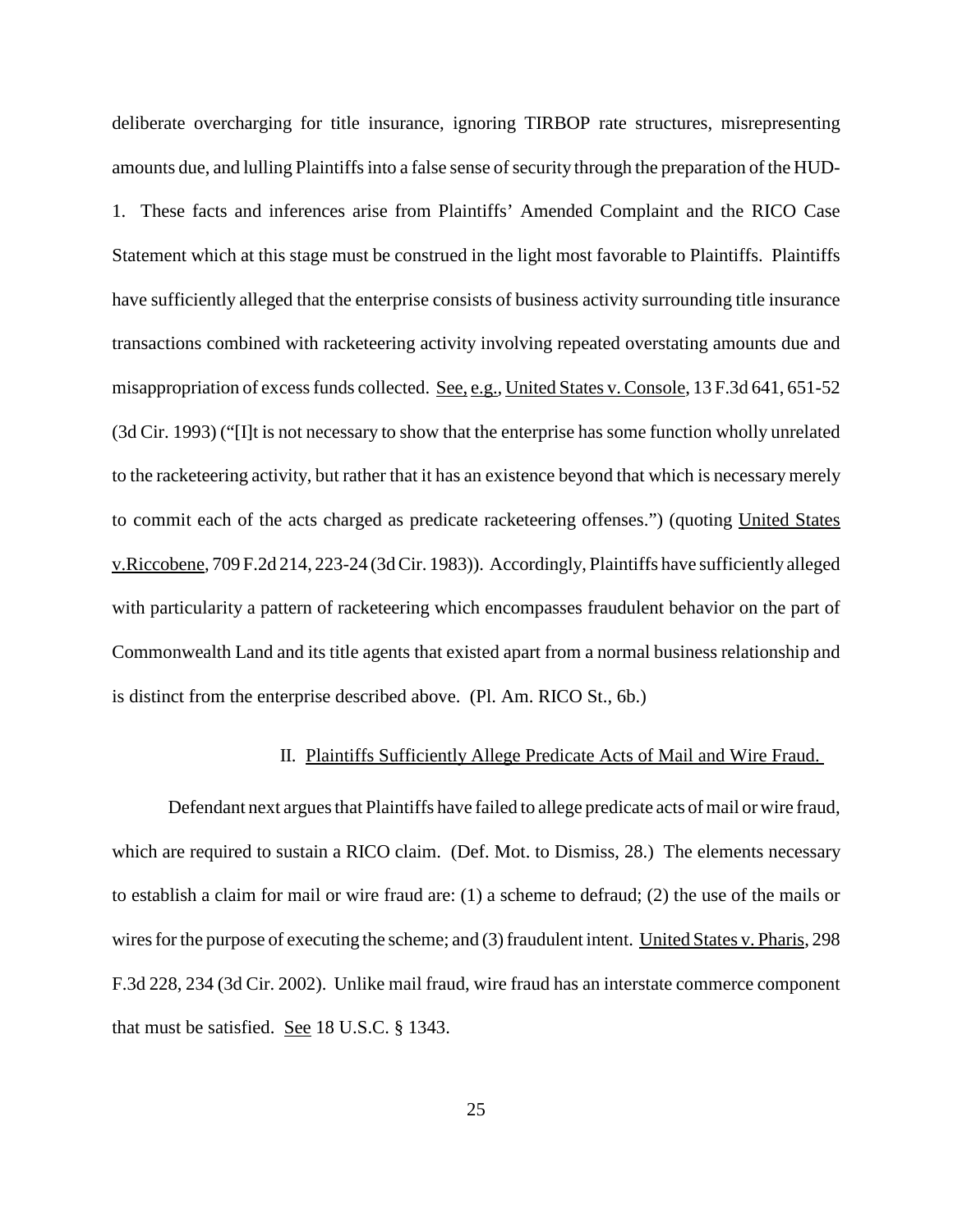### a. The Scheme to Defraud.

A scheme to defraud means any deliberate plan of action or course of conduct by which someone intends to deceive or cheat another or by which someone intends to deprive another of something of value. Plaintiffs may satisfy the burden by showing a scheme to defraud involving "some sort of fraudulent misrepresentation or omissions reasonably calculated to deceive persons of ordinary prudence and comprehension." Kehr Packages, Inc. v. Fidelcor, Inc., 926 F.2d 1406, 1415 (3d Cir. 1991). Deceitful statements, half truths, or the knowing concealment of material facts are all actionable under the mail and wire fraud statutes. United States v. Townley, 665 F.2d 579, 585 (5th Cir. 1982).

> The statements need not be false or fraudulent on their face, and the accused need not misrepresent any fact, since all that is necessary is that the scheme be reasonably calculated to deceive person of ordinary prudence and comprehension, and that the mail service of the United States be used in the execution of the scheme.

Id. Additionally, Plaintiffs must allege that Defendant acted with an intent to defraud, which is to act knowingly and with the intention to deceive or to cheat. United States v. Hoffecker, 530 F.3d 137, 181 (3d Cir. 2008). "An intent to defraud is ordinarily accompanied by a desire or a purpose to bring about some gain or benefit to oneself or some other person or by a desire or a purpose to cause some lossto some person." United States v. Leahy, 445 F.3d 634, 644 (3d Cir. 2006) (quoting the District Court's jury instructions).

Here, the dispute centers around the role and effect of the allegedly fraudulent HUD-1 settlement statements used in these transactions. The questions before the Court include: whether the HUD-1 statement is a misrepresentation or simply an accurate statement of the amount paid; and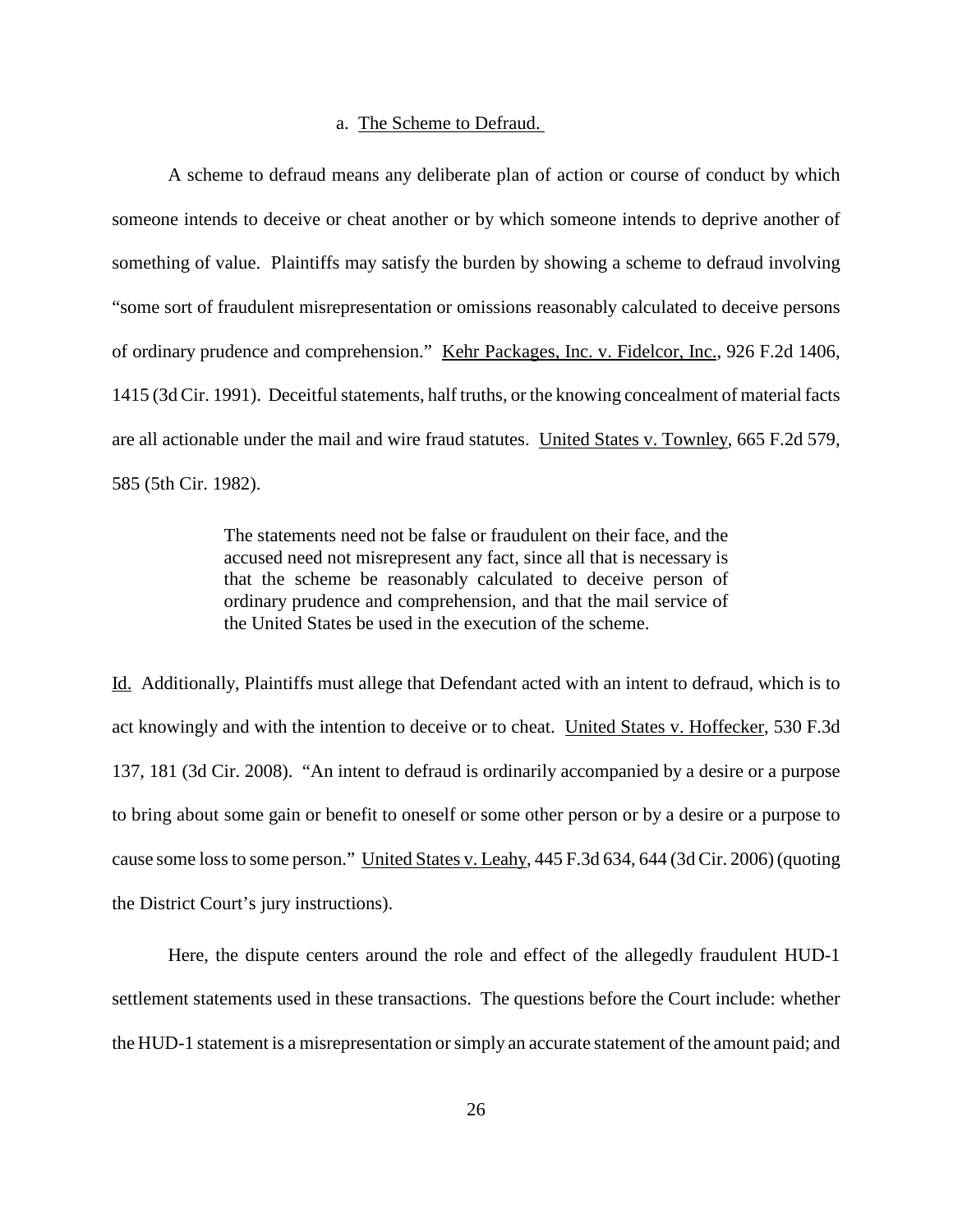if there was a misrepresentation, whether Commonwealth Land was obligated to communicate this error to Plaintiffs.

### i. The HUD-1 Statement Furthers the Scheme to Defraud.

Defendant maintains that the HUD-1 statement is a fair and accurate reflection of the amount Plaintiff paid - in effect, it is a receipt, no more, no less. Defendant further argues that since the HUD-1 itself contains no false statement, it can not be the basis of federal mail or wire fraud because the HUD-1 does not make a representation of the correctness of the charges for the title insurance, citing Arthur v. Ticor Title Ins. Co. of Fla., 569 F.3d 154, 162 n.3 (4th Cir. 2009). 9

Regardless of how one views the HUD-1, Plaintiffs have alleged facts which raise the inference that the HUD-1 served as a step in the plot to cause pecuniary loss to innocent purchasers of title insurance, and the creation of the HUD-1 was an incidental part of the scheme, even if it merely reflected the amount paid by the purchaser. Plaintiffs allege that the amount charged for title insurance as reflected on the HUD-1 is materially incorrect. The information on the HUD-1 would lull title insurance purchasers into believing that the amount listed represents the correct statutory rate when it does not. Although on its face a HUD-1 shows the amount charged and collected by a title insurance company and in this sense may not be a misrepresentation as argued by Defendant,

<sup>&</sup>lt;sup>9</sup> In Ticor, a recent Fourth Circuit decision, plaintiffs alleged factually similar patterns of deliberate overcharging for title insurance under the Maryland Insurance Code and Real Estate Settlement Procedures Act, 12 U.S.C. § 2601, *et seq*. ("RESPA"). The Fourth Circuit affirmed the district court's dismissal of plaintiffs' claims under RESPA. Id. at 157. The court, in dismissing the claim for negligent misrepresentation, stated in a footnote that plaintiffs did "not validly assert that Ticor made any false statements" on the HUD-1 because the statement simply reflected the amount charged and collected by Ticor. Id. at 162 n.3. Ticor is distinguishable from the instant case because it did not involve an allegation of a scheme to defraud under the mail and wire fraud statutes.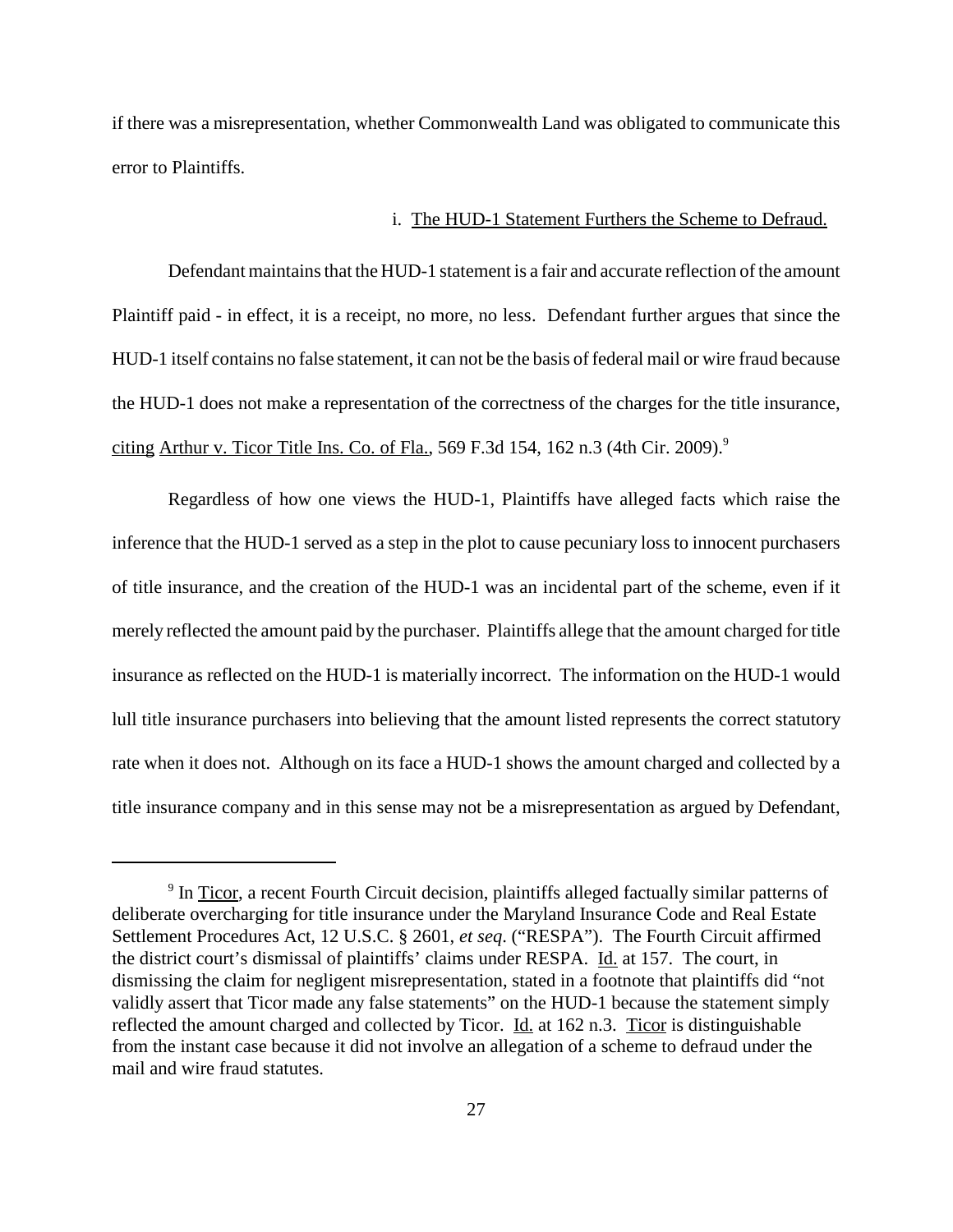this analysis is far from complete or persuasive when there is an allegation of fraud as advanced here.<sup>10</sup> Plaintiffs claim that the amount shown on the HUD-1 is an overcharge and part of the scheme is to misrepresent to Plaintiffs the correct amount of the premium for title insurance that should have been charged. In this sense, it is a misrepresentation that the correct premium was charged. Given the requirement under RESPA that a uniform settlement statement be used at settlement, 12 U.S.C. § 2603, the HUD-1 has the imprimatur that the figures reflected on it are true and correct. A purchaser of title insurance, or Plaintiffs in this case, would reasonably assume that the charges listed on the HUD-1 were the charges legally due and owing and not an inflated amount.<sup>11</sup> See Markocki v. Old Republic Nat'l Title Ins. Co., 254 F.R.D. 242, 251 (E.D. Pa. Dec. 9, 2008) (Markocki II) (agreeing with Plaintiff that consumers reasonably relied on the title insurer to abide by TIRBOP and Pennsylvania law).

In this case, viewing the facts at this stage in the light most favorable to Plaintiffs, the dollar amount on the HUD-1 representing the premium for the title insurance was not true and correct and was a misrepresentation which played a role in furthering the overall scheme to defraud. Title

<sup>&</sup>lt;sup>10</sup> Routine and innocent documents can be used as part of a scheme to defraud. See United States v. Schmuck, 489 U.S. 705, 710 (1989) (finding that routine mailings may satisfy the mailing element of the mail fraud offenses); Kehr Packages, 926 F.2d at 1416 n.3 (finding that mail fraud can be predicated on mailings which are "designed to lull the victims into a false sense of security") (internal citations omitted); United States v. Brocksmith, 991 F.2d 1363, 1367-68 (7th Cir. 1993) (finding a "step in the plot" of the scheme to defraud included mail that contained no false or misleading information). Although mail, other than the HUD-1, in furtherance of the scheme to defraud may be relied on by Plaintiffs here, these cases are still persuasive authority that the use of routine and innocent-looking documents may also advance an illicit scheme.

<sup>&</sup>lt;sup>11</sup> Section 2.9 of the TIRBOP Manual provides notice to a purchaser of title insurance at or prior to closing that if the conveyance or refinance occurs within ten years of a previous issuance of the same property, you may be entitled to a reduced rate. This provision would cause a purchaser who comes within its terms to believe that the rate charged at closing for title insurance was a discounted rate.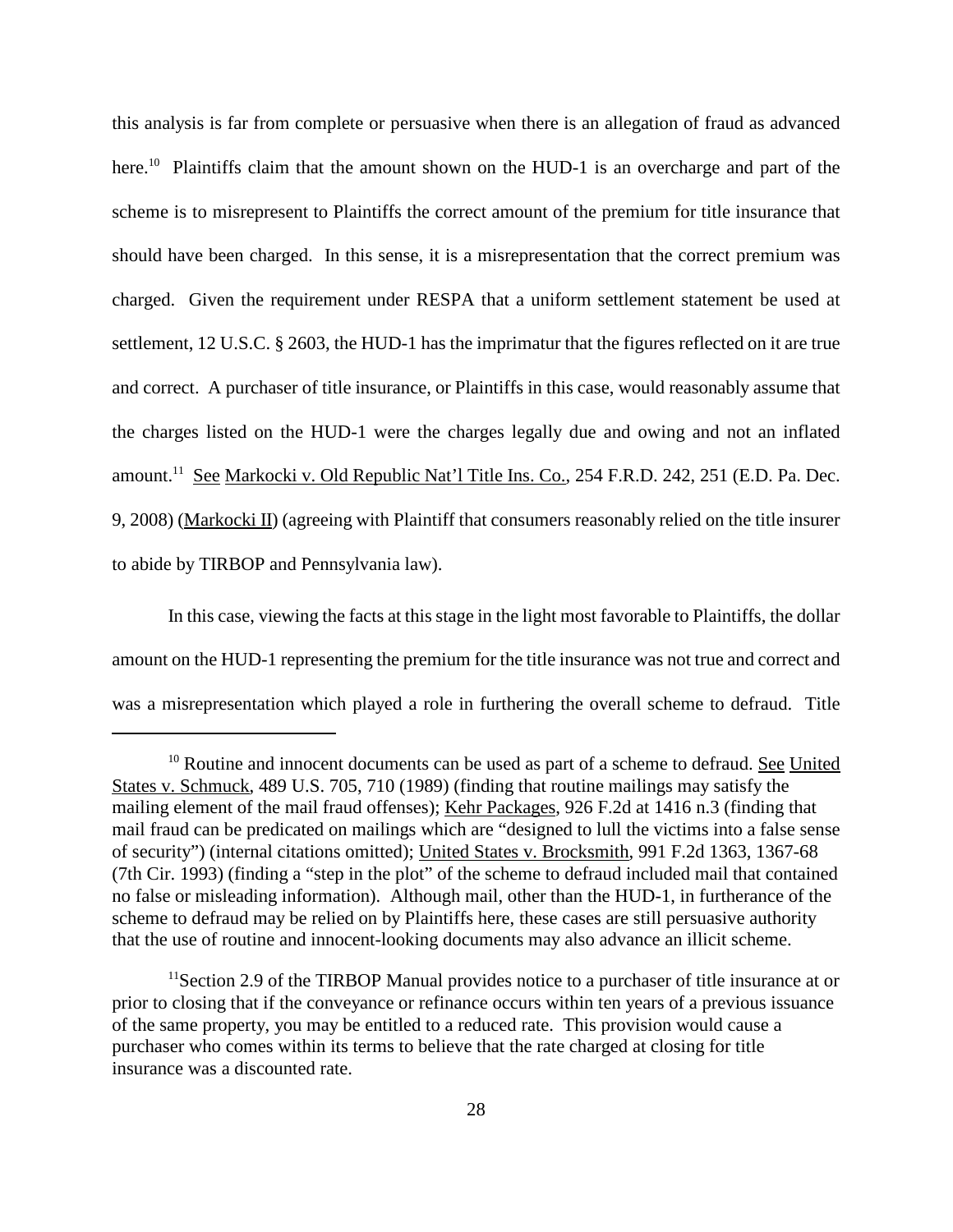insurance rates are set pursuant to a statutory scheme under Pennsylvania law. Once set, the rates have the force of law. When the law is not followed, mischief or even participation in a scheme to defraud may be close behind. The issuance of the HUD-1 is merely a step in the scheme to defraud, the full parameters of which Plaintiffs should be permitted to pursue in discovery because they have advanced sufficient facts in the Amended Complaint to satisfy the Iqbal standard at the Motion to Dismiss stage.

### ii. Defendant Owed Plaintiffs a Duty to Disclose.

Defendant argues that Commonwealth Land had no fiduciary duty to disclose the alleged entitlement to the discounted rate or to inform Plaintiffs of the non-disclosure because Defendant had no duty to speak, citing Contawe v. Crescent Heights of Am. Inc., No. 04-2304, 2004 WL 2244538, \*5 (E.D. Pa. Oct. 1, 2004) ("Pennsylvania does not, absent special or unusual facts, recognize a fiduciary relationship between a title insurance agent and a purchaser of real estate.").<sup>12</sup> Defendant also asserts that Plaintiffs are presumed to know the true applicable rates because the TIRBOP manual is a public document available to anyone for inspection.

The duty to disclose arises from the August 2005 Amendment to the TIRBOP Manual because it places the burden on the title insurer or its agent to conduct a title search on the property,

<sup>&</sup>lt;sup>12</sup>Plaintiffs allege that a fiduciary relationship exists between the insured and the title agent due to the dual roles of the title agent at settlement. A fiduciary relationship arises under Pennsylvania law where "'one person has reposed a special confidence in another to the extent that the parties do not deal with each other on equal terms, either because of an overmastering dominance on one side, or weakness, dependence or justifiable trust, on the other.'" Becker v. Chicago Title Ins. Co., No. 03-2292, 2004 WL 228672, \*8 (E.D. Pa. Feb. 4, 2004) (internal quotations omitted). Regardless of whether or not a fiduciary relationship existed with the title agent or title company, the absence of a fiduciary relationship does not create a license to participate in a scheme to defraud a party who is downstream in the chain of a business transaction.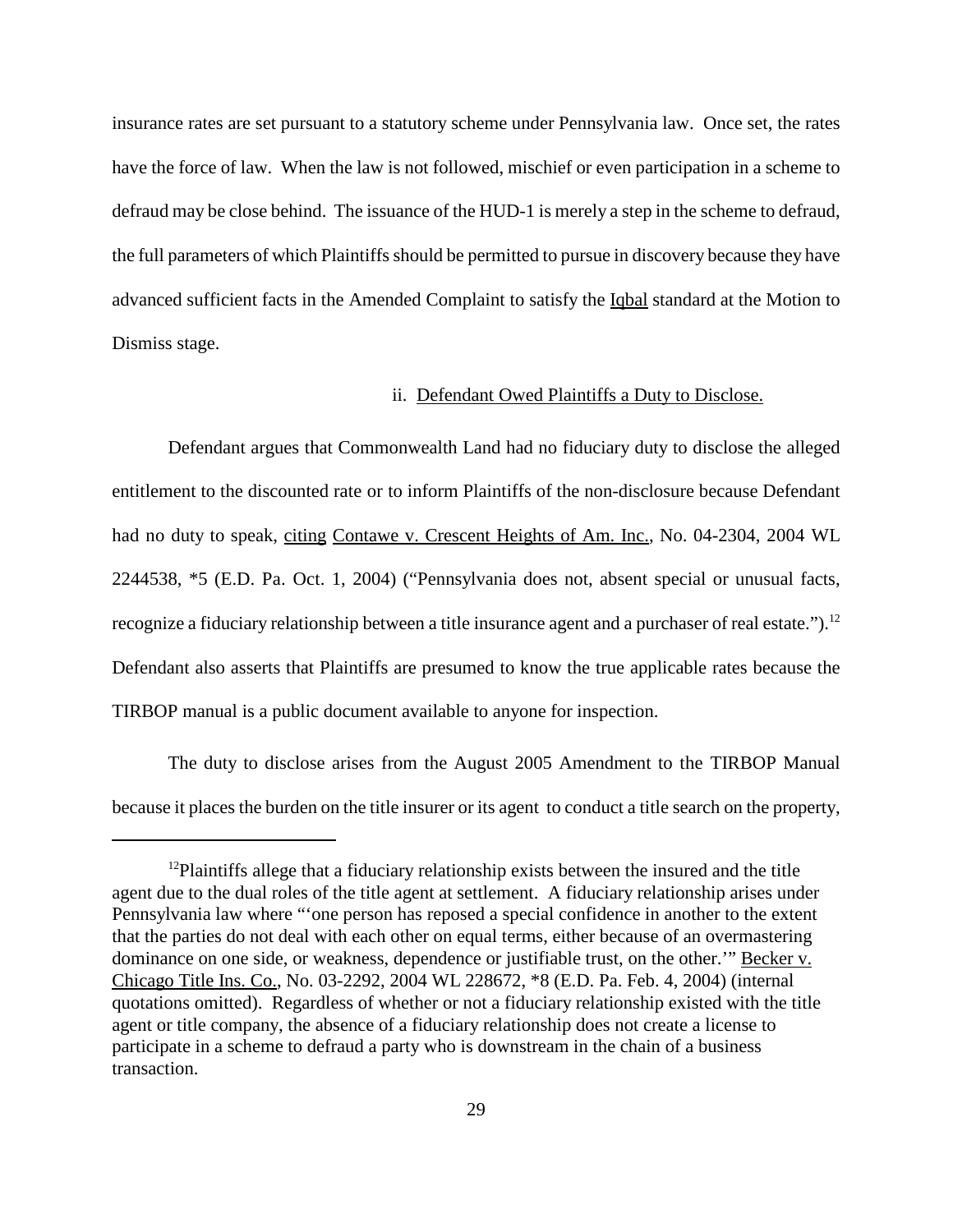which included an investigation of the existence of prior title insurance, and to issue the insurance rate based on the findings. Placing this burden on the title insurance company without a duty to disclose and charge the correct amount would render the Amendment meaningless. See Slapikas v. First American Title Ins. Co., No. 06-084, 2009 WL 2869944, \*\*7-10 (W.D. Pa. Sept. 4, 2009) (summarizing the 2005 Amendments to TIRBOP). Defendant has cited no case which stands for the proposition that after the August 2005 Amendment to the TIRBOP Manual the purchasers of title insurance are presumed to know the correct rates which they are charged. In light of the complexity of title insurance rates and the expertise of Defendant and title agents and the burden placed on Defendant under the August 2005 Amendment to the TIRBOP Manual, the argument that Defendant had no duty to disclose the right to the discounted rate is not persuasive. Defendant had the responsibility to charge the correct rate, and disclosure of the correct rate is part and parcel of that responsibility.

### b. Use of Mail or Wires.

To establish a claim for mail or wire fraud, Plaintiffs must show "the use of the mails or wires for the purpose of executing the scheme [to defraud]." Pharis, 298 F.3d at 234. "To be part of the execution of the fraud ... the use of the mails need not be an essential element of the scheme." Schmuck, 489 U.S. at 710. Mailings merely need be "incident to the essential part of the scheme" to satisfy the requirements of the mail fraud offense. Pereira v. United States, 347 U.S. 1, 8 (1954). As noted above, wire fraud has an additional interstate commerce component.

Plaintiffs claim that Defendant engaged in a pattern of racketeering activity consisting of mail and wire fraud in violation of 18 U.S.C. §§ 1341 and 1343. (Pl. Am. Compl. ¶¶52-53.) Defendant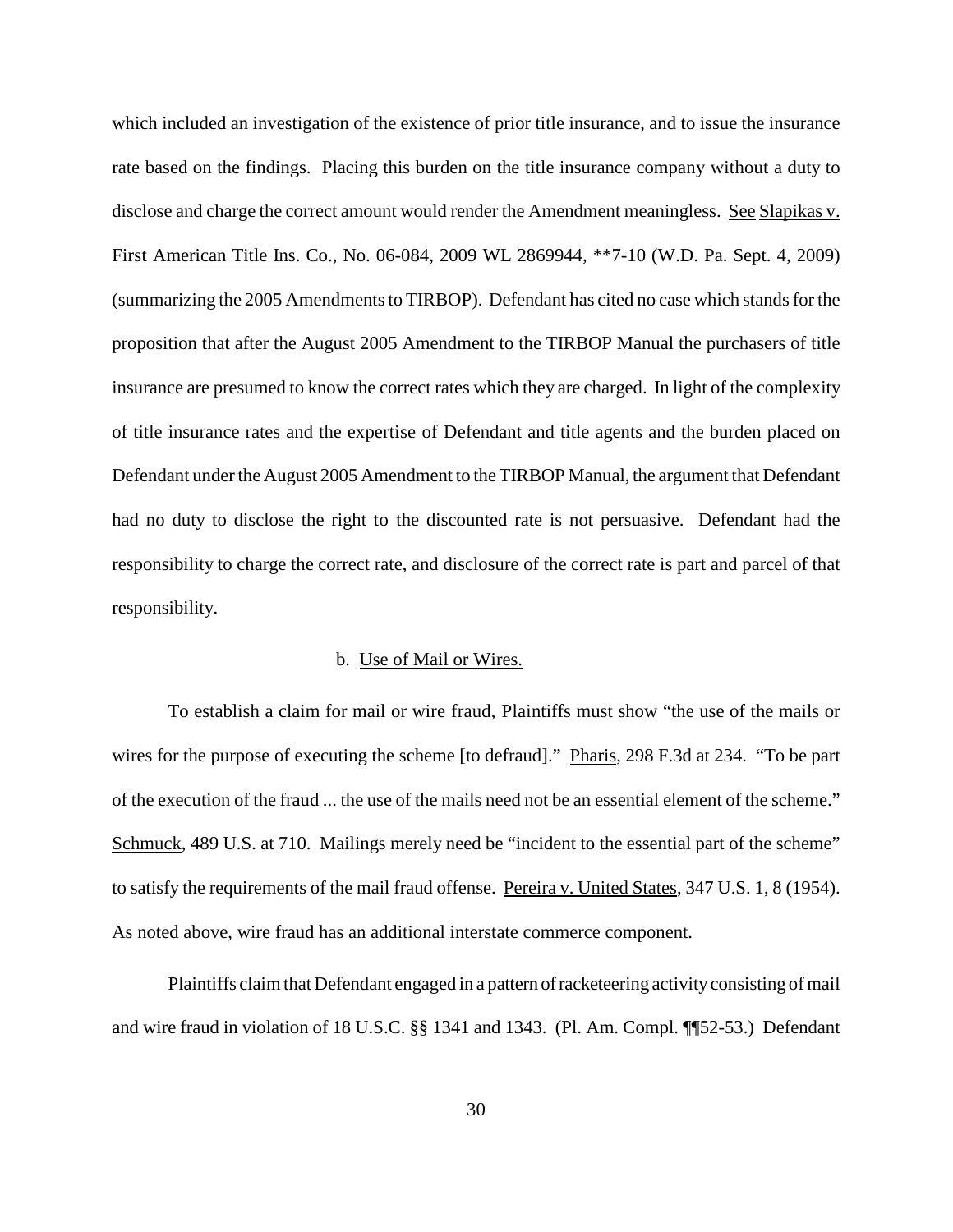purportedly effectuated a fraudulent overbilling and misappropriation scheme by misrepresenting the amount due and owing for title insurance through the use of mail and interstate wires. (Id.) Specifically, Plaintiffs allege that wires and mail were used to transmit fundsin connection with the transactions and mail was used to send checks in connection with the scheme to overcharge for premiums. Further, Plaintiffs claim that Defendant used mail and wires to induce Plaintiffs to pay the overcharges and to conceal the deliberate overcharging. (Id. at ¶67.) Plaintiffs allege that more than two such predicate acts have occurred in the past ten years, as required by § 1961(5). (Id.) Consequently, Plaintiffs have sufficiently alleged at this stage that Defendant used the mail or wires to effectuate the scheme to defraud.

### c. Fraudulent Intent.

An intent to defraud requires that a party act knowingly and with the intention to deceive or to cheat. See Hoffecker, 530 F.3d at 181. Plaintiffs have asserted here that as part of the agency contract between Defendant and its title agents, Defendant reviewed the closings, settlements, related documents, and monies received and collected on Defendant's behalf by the title/settlement agents. (Id. at ¶106.) Because the title agent and settlement agent were one and the same, the alleged fraud is apparent from the fact that Plaintiffs were overbilled at settlement and lulled into a false sense of security by the settlement agent that the correct amount was charged for title insurance. Defendant contracted with the title agent and would know the correct rate to be charged because it is obligated to abide by the TIRBOP guidelines. The inference from these facts is that Defendant permitted the overcharging to occur knowing that Plaintiffs were being intentionally defrauded. This inference is sufficient to establish an intent to defraud at the Motion to Dismiss stage.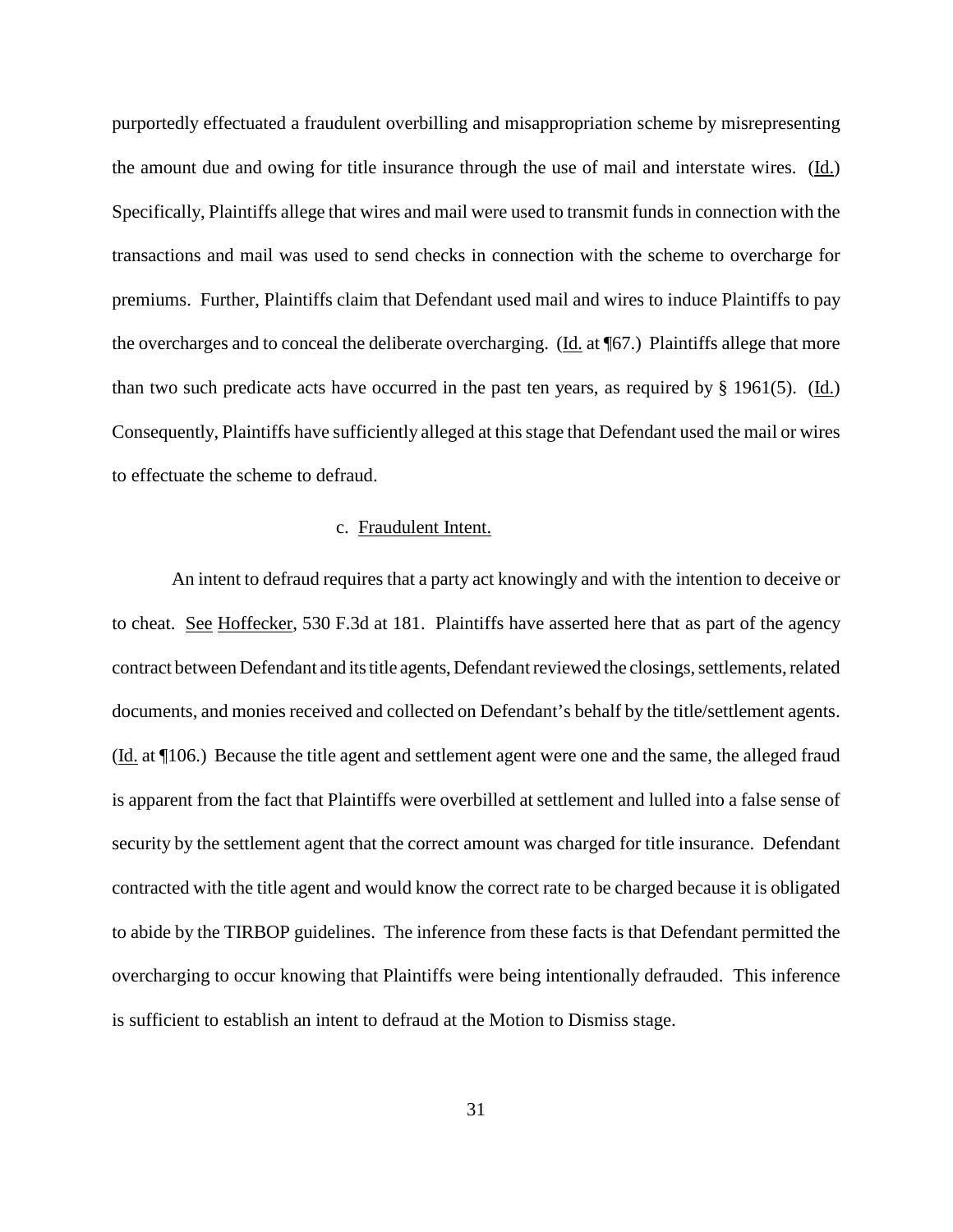#### III. Plaintiffs' Claim is Not Pre-empted by the McCarran-Ferguson Act.

Defendant asserts that even if Plaintiffs state a viable RICO claim, the claim is pre-empted by the McCarran-Ferguson Act. 15 U.S.C. § 1012 (2009). The Act provides that "no Act of Congress shall be construed to invalidate, impair, or supercede any law enacted by any State for the purpose of regulating the business of insurance." § 1012(b). This preclusion is applied when, *inter alia*, "application of the federal statute would invalidate, impair, or supersede [relevant state laws]." Sabo v. Metro. Life Ins. Co., 137 F.3d 185, 190-91 (3d Cir. 1998). As noted, supra, Defendant argued that applying federal law in this case would directly interfere with TICA § 910-44(b), a state insurance law which purportedly provides an exclusive administrative remedy when a party is overcharged for title insurance. (Def. Mot. to Dismiss, 23.)

As discussed above in Section IV, A, in light of the Pennsylvania Superior Court's White decision, the current TICA landscape is clear: § 910-44(b) does not create an exclusive administrative remedy which would preclude Plaintiffs from filing this private right of action in court. Accordingly, Plaintiffs' Amended Complaint presents no conflict with state law that is preempted by the McCarran-Ferguson Act.

### C. Plaintiffs Assert a Viable Claim under UTPCPL.

Plaintiffs assert a claim under the UTPCPL, 73 Pa. Cons. Stat. § 201-1, *et seq.* (2008), for fraudulent or deceptive conduct in connection with the title insurance transaction. (Pl. Am. Compl. ¶¶77-78.) The general purpose of this consumer protection law is to protect the public from fraud and unfair or deceptive business practices. Neal v. Bavarian Motors, Inc., 882 A.2d 1022, 1029 (Pa. Super. 2005). The UTPCPL "is to be construed liberally to effect its object of preventing unfair or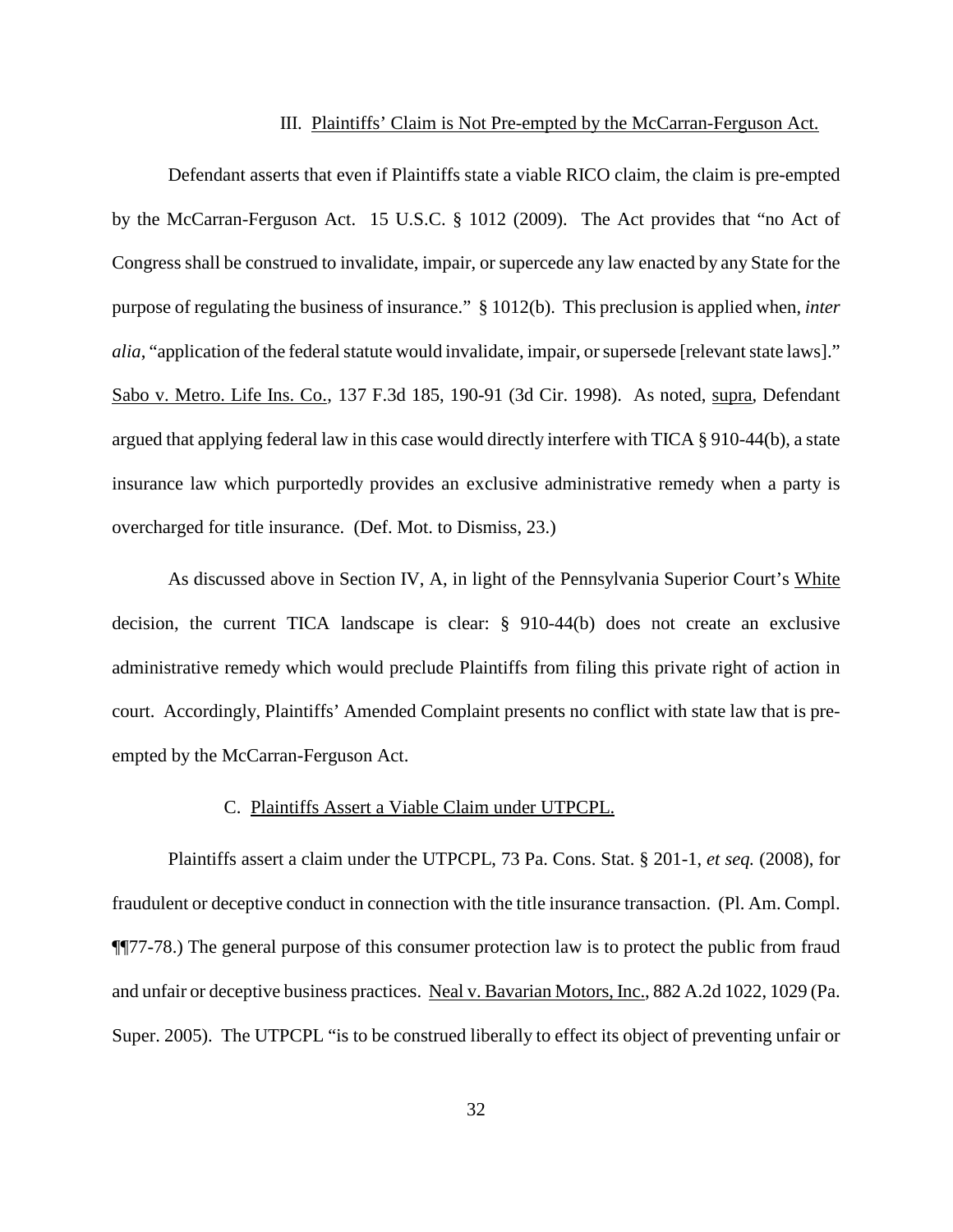deceptive practices." Pekular, 513 A.2d at 432 (quoting Commonwealth v. Monumental Properties, Inc., 329 A.2d 812, 817 (Pa. 1974)).

The UTPCPL provides a private right of action only to purchasers of goods "primarily for personal, family, or household purposes." § 201-9.2. Whether a purchase is primarily for household purposes and a cause of action under the UTPCPL is available depends on the purpose of the purchase, not the type of product purchased. Novinger Group, Inc. v. Hartford Ins., Inc., 514 F. Supp.2d 662, 670 (M.D. Pa. 2007).

The Court is persuaded that Plaintiffs' claim comes within the UTPCPL's "household purposes" requirement. § 201-9.2. Defendant argues that the title insurance policy Plaintiffs purchased insures NovaStar's interests, as the lender, not those of Plaintiffs. However, Plaintiffs paid for the title insurance in order to refinance a residence they use for household purposes. Lenders require that Plaintiffs pay for the title insurance issued by Defendant as part of the mortgage transaction. (Pl. Am. Compl. ¶24.) Plaintiffs have satisfied UTPCPL's threshold mandate because a mortgage for a home is inherently for a household purpose. See also S. Kane & Son Profit Sharing Trust v. Marine Midland Bank, No. 95-7058, 1996 WL200603, \*3 (E.D. Pa. Apr. 25, 1996) (finding that a purchase of securities satisfied the "household purposes" component because the UTPCPL should be interpreted very broadly to effectuate the legislature's intent).

To bring a claim of fraud under the UTPCPL, Pennsylvania state court precedent requires Plaintiffs to meet the elements of common law fraud. Weinberg v. Sun Co., 777 A.2d 442, 445-46 (Pa. 2001); see also Rubenstein v. Dovenmuehle Mortgage, Inc., No. 09-721, 2009 WL 3467769, \*5 (E.D. Pa. Oct. 29, 2009) (dismissing UTPCPL claim for failure to allege specific deceptive acts).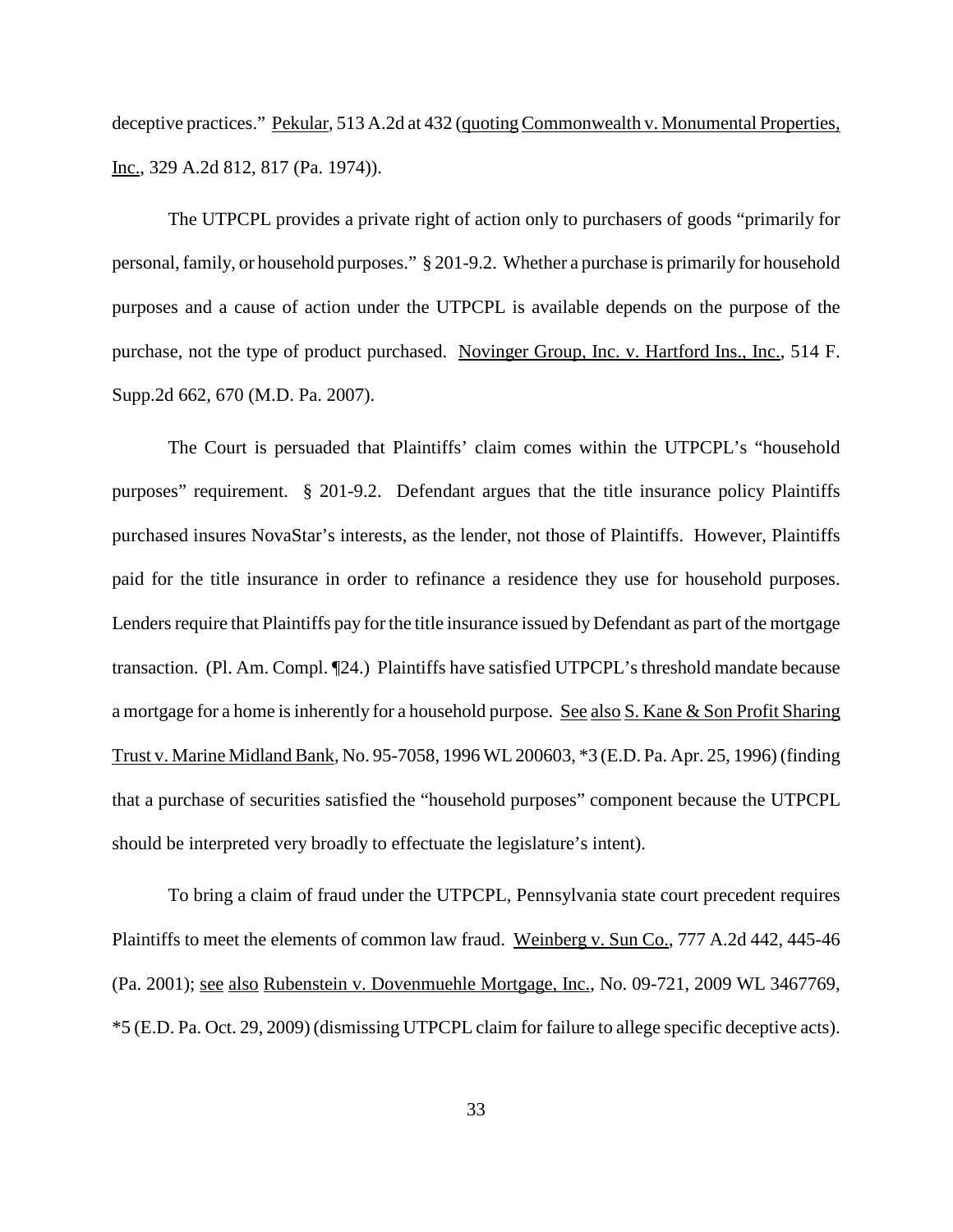Under Pennsylvania law, common law fraud requires: (1) a misrepresentation, (2) material to the transaction, (3) made falsely, (4) with the intent of misleading another to rely on it, (5) justifiable reliance resulted, and (6) injury was proximately caused by the reliance. Santana Products, Inc. v. Bobrick Washroom Equip, Inc., 401 F.3d 123, 136 (3d Cir. 2005).

Here, Plaintiffs have alleged material deceptive acts on Defendant's part that, at this stage, satisfy the elements of common law fraud. Plaintiffs claim, *inter alia*, that Defendant fraudulently misrepresented amounts due and owing for title insurance on the HUD-1, fraudulently misrepresented the results of title searches, and misrepresented and misappropriated the sums charged. (Pl. Am. Compl. ¶77). Plaintiffs allege sufficient facts that Defendant employed unfair practices that caused the likelihood of confusion or misunderstanding in violation of UTPCPL § 201- $2(4)$ (ii). (Id. at ¶78(a)). Moreover, Plaintiffs have also alleged facts showing fraudulent intent.

Under the UTPCPL, a Plaintiff must prove justifiable reliance. See Yocca v. Pittsburgh Steelers Sports, Inc., 854 A.2d 425, 438 (Pa. 2004) ("To bring a private cause of action under the UTPCPL, a plaintiff must show that he justifiably relied on the defendant's wrongful conduct or representation and that he suffered harm as a result of that reliance."). Plaintiffs allege sufficient facts of justifiable reliance at this stage by pleading that no Plaintiff "would have knowingly paid a premium for title insurance that was higher than the premium that was actually due and owing." (Pl. Am. Compl. ¶82.) Plaintiffs have alleged reasonable reliance on the veracity of the HUD-1 Statement and on the misrepresentation that the HUD-1 reflected the proper ratesto which Plaintiffs were lawfully entitled. (Id. at ¶80.) Indeed, "justifiable reliance is typically a question of fact for the fact-finder to decide, and requires a consideration of the parties, their relationship, and the circumstances surrounding their transaction." Toy v. Metro. Life Ins. Co., 928 A.2d 186, 208 (Pa.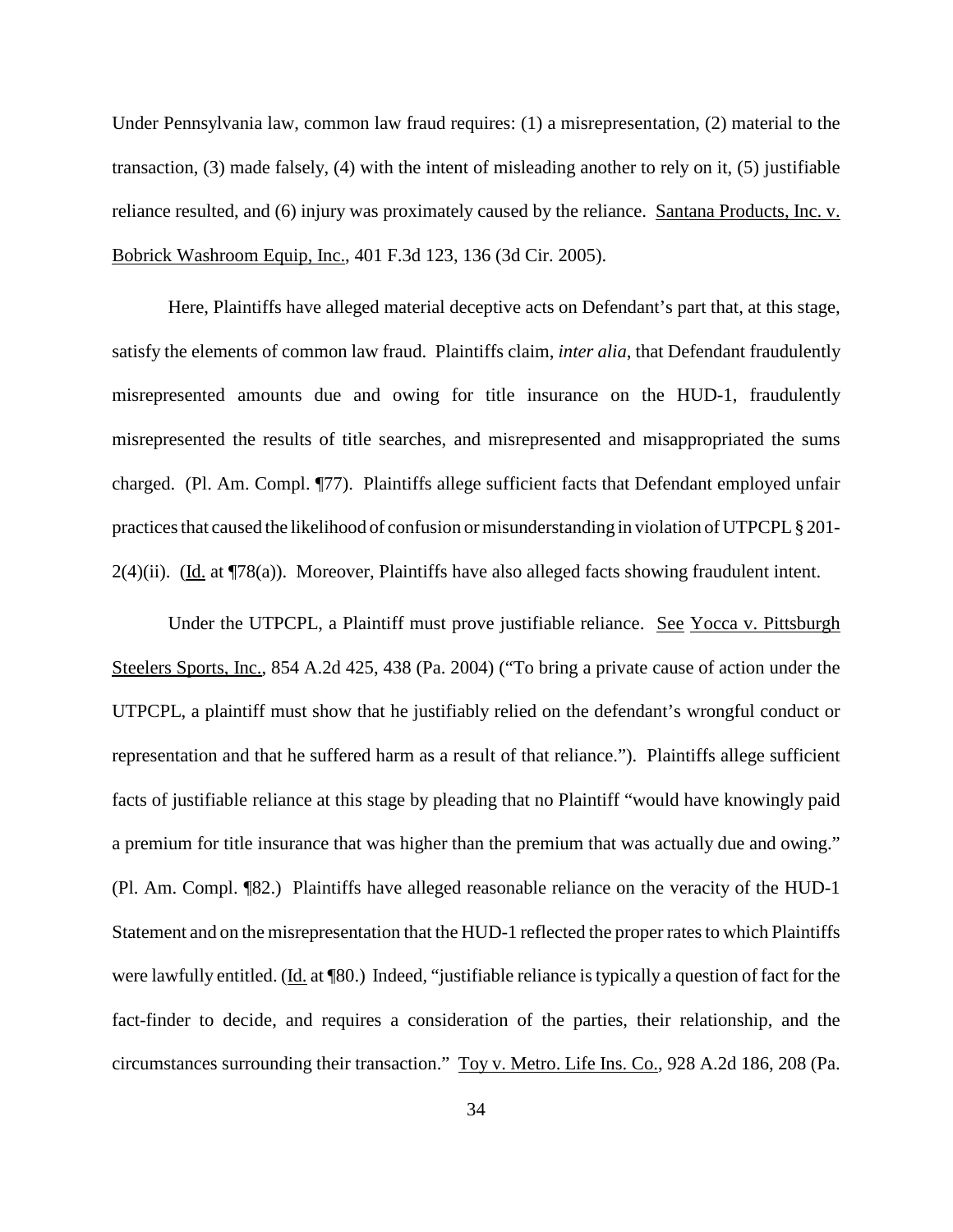Super. Ct. 2007). Accordingly, Plaintiffs have alleged sufficient facts establishing justifiable reliance on Defendant's alleged misrepresentations regarding the amounts due and owing for title insurance and the harm suffered by that reliance. Moreover, Plaintiffs' pleadings satisfy the particularity requirements of Federal Rule of Civil Procedure 9(b) for fraud because Plaintiffs aver specific details regarding the alleged fraud and the surrounding scheme.<sup>13</sup> (Pl. Am. Compl. [53.)

# D. Plaintiffs' Remaining Claims May Proceed.

### I. Fraudulent Misrepresentation.

Defendant also moves to dismiss Count III, which alleges a common law claim of fraudulent misrepresentation. Defendant claims that the HUD-1 contains no fraudulent misrepresentation. As discussed above with respect to the allegedly fraudulent HUD-1 Settlement Statement, the HUD-1 contains deceptive information, and therefore it is appropriate at this stage for a common law claim of fraudulent misrepresentation to proceed.

### II. Negligence.

In Count IV, Plaintiffs plead in the alternative that Defendant knew or should have known that Plaintiffs were entitled to receive special discounted rates based on the results of title searches conducted in connection with the transactions. (Pl. Am. Compl. ¶95.) Plaintiffs allege that Defendant, through the title/settlement agents with whom it contracted, had a duty of care to set forth accurate and lawful amounts due and owing for title insurance. ( $\underline{Id}$  at  $\P$ 100.) As part of the agency contract between Defendant and agents, Defendant reviewed the closings, settlements, related

<sup>&</sup>lt;sup>13</sup>Plaintiffs have also provided the specific TIRBOP rate which they claim they should have been charged. (Pl. Am. Compl.  $\P$  $(53(a)-53(b))$ .) See Lum, 361 F.3d at 226 (the correct "prime rate" must be plead to adequately allege fraud with particularity).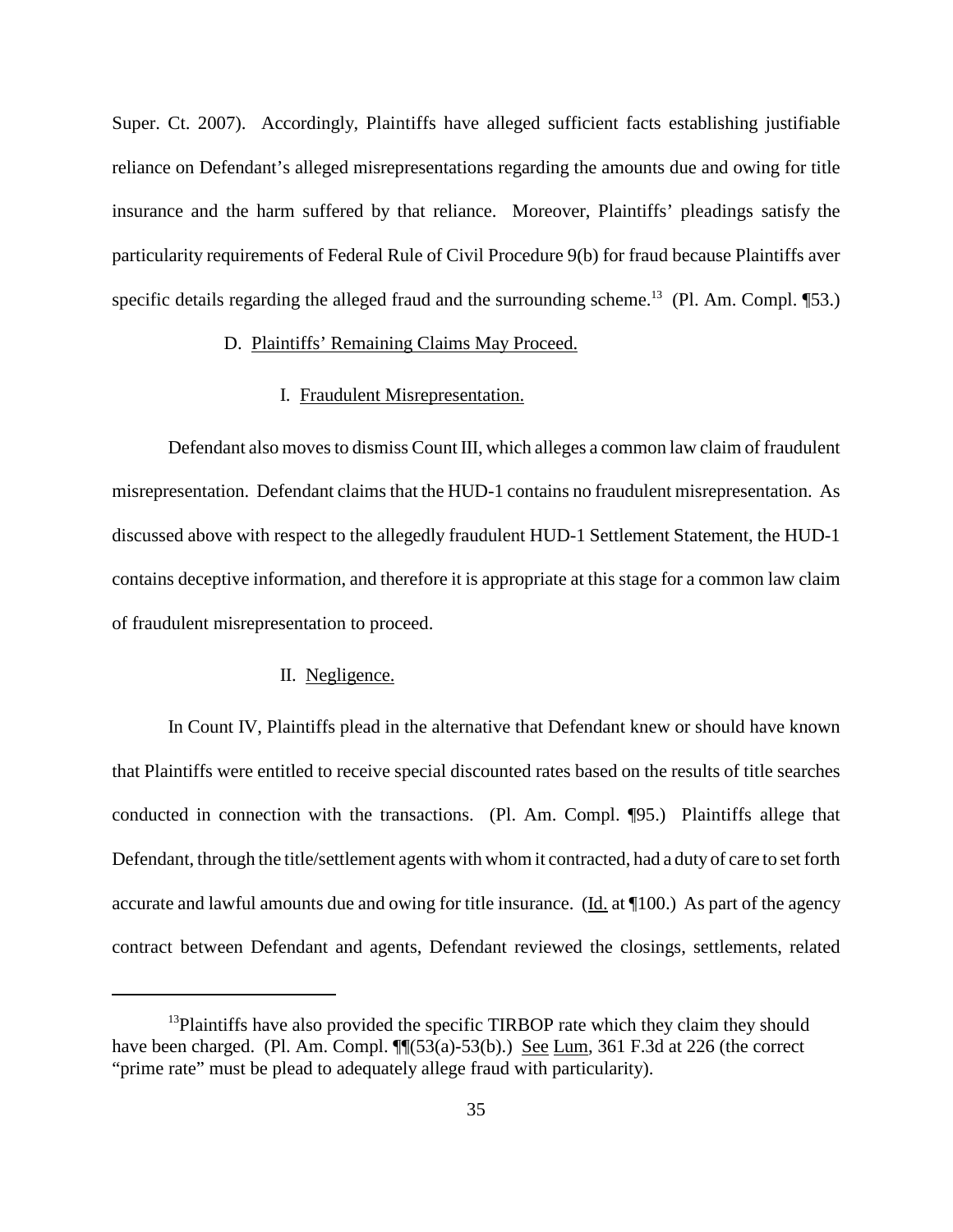documents, and monies received and collected on Defendant's behalf by title/settlement agents. (Id. at ¶105.) Consequently, Plaintiffs claim Defendant negligently entrusted the agents and negligently failed to supervise the agents' conduct which resulted in this pervasive pattern of overbilling.

Defendant maintains that Plaintiffs have failed to establish that Commonwealth Land owed the insurance purchasers a legal duty. (Def. Mot. to Dismiss, 44.) As discussed above, the duty of care arises from the August 2005 Amendment to the TIRBOP Manual because it places the burden on the title insurer or its agent to conduct a title search on the property, which included an investigation of the existence of prior title insurance, and to issue the insurance rate based on the findings.

Defendant also argues that Plaintiffs are barred from bringing its negligence claim because the present action stems from a contract, not from a duty of care required for a tort claim. The gist of the action doctrine "precludes plaintiffs from re-casting ordinary breach of contract claims into tort claims." eToll, Inc. v. Elias/Savion Advertising, Inc., 811 A.2d 10, 14 (Pa. Super. Ct. 2002). In other words, Plaintiffs only may bring a claim under tort law if the "gist of the action" is based on tortious, rather than contractual allegations. Carcaise v. Cemex, Inc., 200 Fed.Appx. 116, 126 (3d Cir. 2006).

Courts have held that the gist of the action doctrine barstort claims: "(1) 'arising solely from a contract between the parties'; (2) where 'the duties allegedly breached were created and grounded in the contract itself'; (3) where 'the liability stems from a contract'; or (4) where the tort claim 'essentially duplicates a breach of contract claim or the success of which is wholly dependent on the terms of a contract." eToll, 811 A.2d at 19 (internal citations omitted).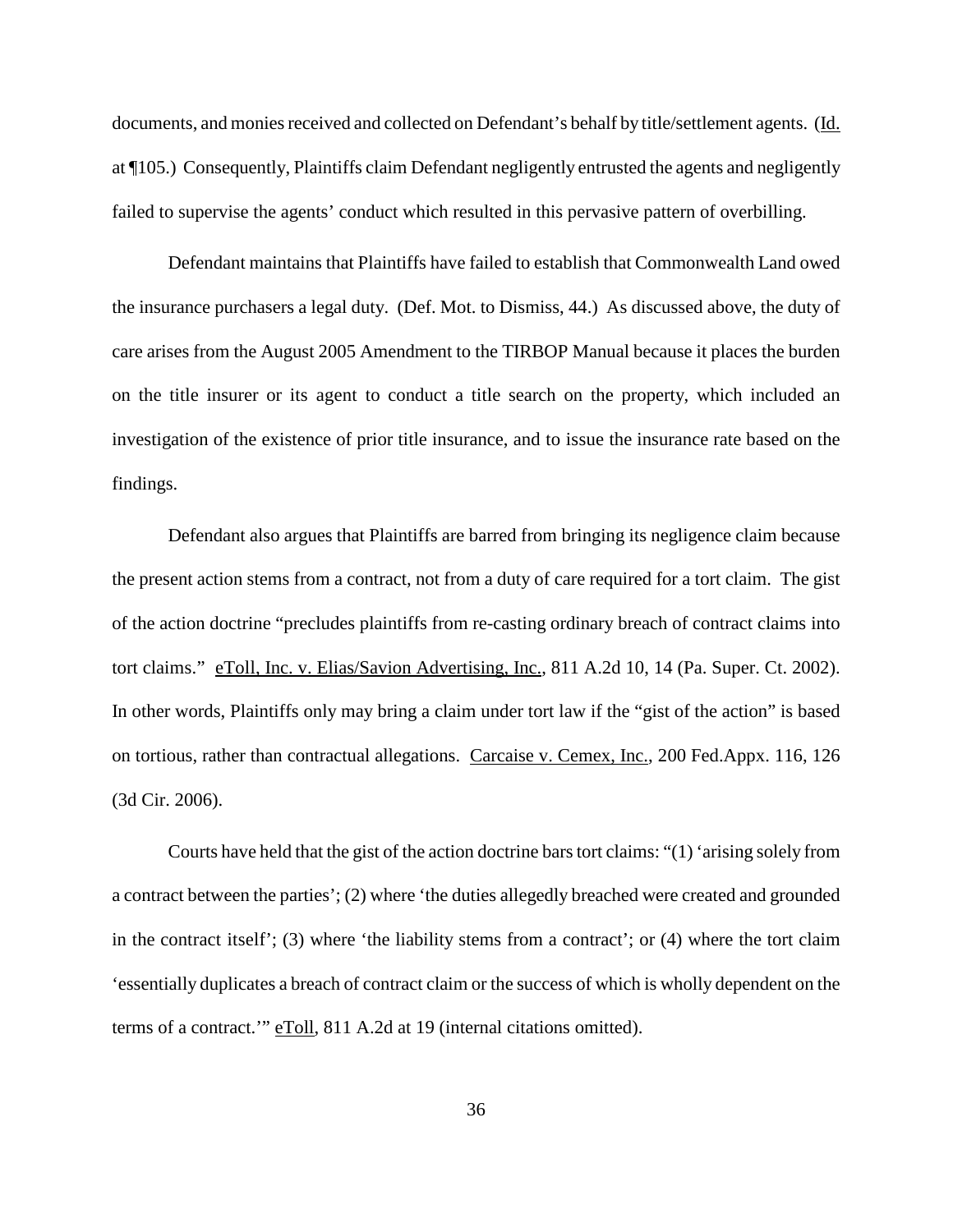Here, Plaintiffs have not plead any contract claims because Plaintiffs did not have a contract with Defendant. Rather, Plaintiffs submit that TICA imposes on Defendant and its agents a duty to charge the rate prescribed in the TIRBOP Manual. See Markocki I, 527 F. Supp.2d at 420-21 (denying a gist of the action defense). Because Plaintiffs have properly averred that the overcharging arose from this duty and the failure of Defendant to adequately supervise its title agents, and in the absence of a contract between Plaintiffs and Defendant, there is sufficient evidence at this stage to find tortious conduct. Accordingly, the Court will deny Defendant's Motion to Dismiss Count IV under Rule 12(b)(6) at this time.

### III. Unjust Enrichment.

Lastly, Plaintiffs' claim of unjust enrichment will survive Defendant's Motion to Dismiss. At this stage, the Court will permit Plaintiffs to plead unjust enrichment in the alternative. See Sudofsky v. JDC, Inc., No. 03-1491, 2003 WL 22358448, \*4 (E.D. Pa. Sept. 3, 2003) ("Plaintiff's claims are alternative theories of recovery based on the same factual circumstances. It would serve no purpose at this early point in the litigation to limit Plaintiff's avenues of recovery when the underlying facts and events for all claims are the same.").

### **V. CONCLUSION**

For the foregoing reasons, the Court will deny Defendant Commonwealth Land's Motion to Dismiss in its entirety. An appropriate Order follows.